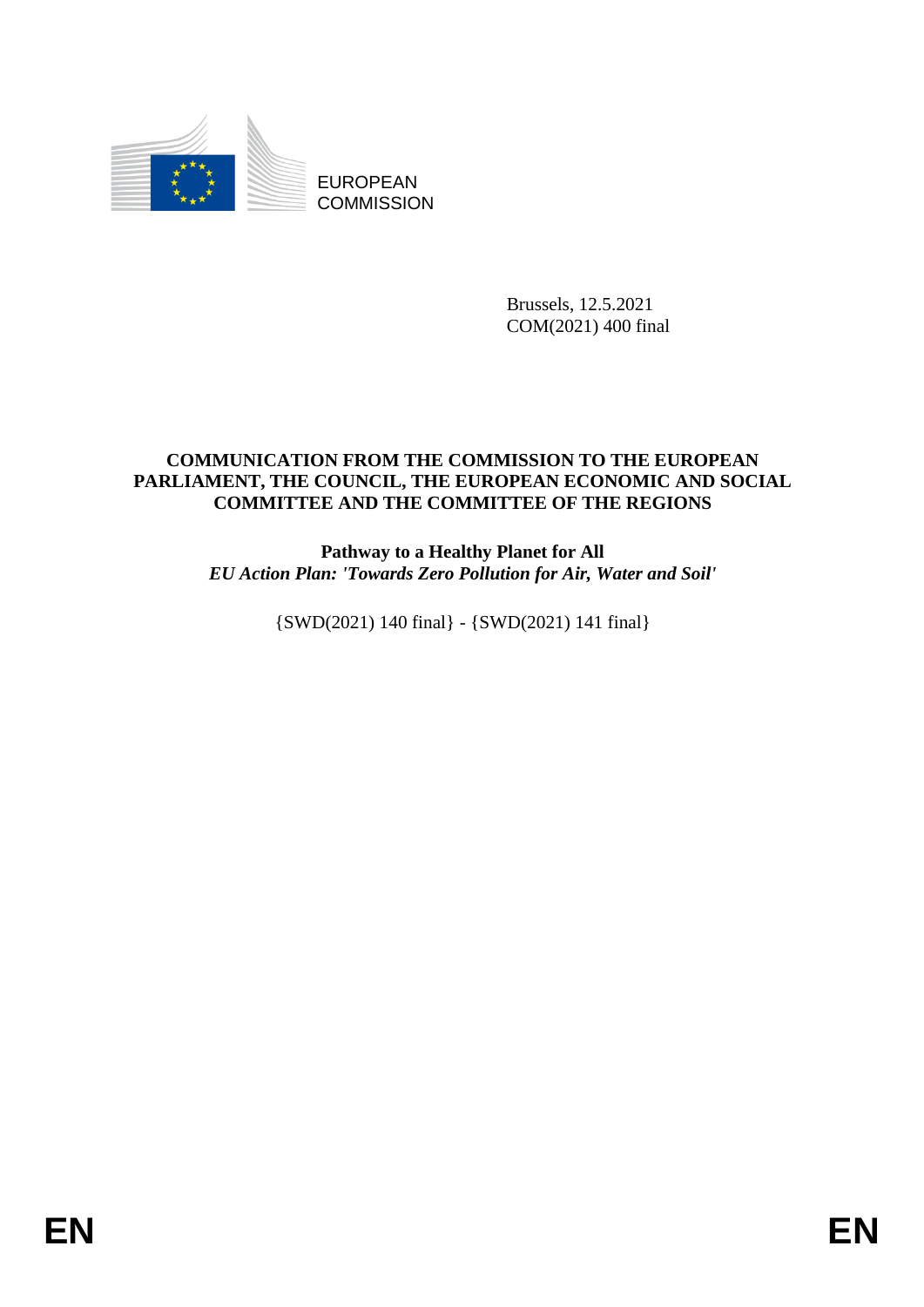#### **1. INTRODUCTION**

While an unprecedented worldwide effort is under way to fight the COVID-19 pandemic, **the persistent threats to the health of our planet** call for urgent remedies too. Climate change, environmental pollution<sup>1</sup>, biodiversity loss and an unsustainable use of natural resources pose multiple risks to human, animal and ecosystem health. They include infectious and noncommunicable diseases, antimicrobial resistance and water scarcity<sup>2</sup>. To build a Healthy Planet for All, the European Green Deal<sup>3</sup> calls for the EU to better monitor, report, prevent and remedy **air, water, soil and consumer products pollution,** among other things.

**There is an urgency to act**: Pollution can cause cancer, ischaemic heart disease, obstructive pulmonary disease, strokes, mental and neurological conditions, diabetes and more<sup>4</sup> (see Figure 1). Despite tangible progress, in 2015 pollution still led to an estimated 9 million premature deaths worldwide (16% of all deaths) – three times more deaths than from AIDS, tuberculosis, and malaria combined and 15 times more than from all wars and other forms of violence<sup>5</sup>. In the EU, every year, pollution causes 1 in 8 deaths<sup>6</sup>.



*Figure 1: Top 10 noncommunicable diseases causing deaths attributable to the environment (Source: EEA – Healthy environment, healthy lives, 2018 based on WHO (2016))*

**The fight against pollution is also a fight for fairness and equality**. Pollution's most harmful impacts on human health are typically borne by the most vulnerable groups. These include children, who can suffer serious long-term harm on their development, people with medical conditions, older persons, persons with disabilities and those living in poorer socio-economic conditions<sup>7</sup>. Worldwide, low- and middle-income countries bear the brunt of pollution-related illnesses, with nearly 92% of pollution-related deaths $^{8}$ .

<sup>&</sup>lt;sup>1</sup> Directive 2010/75/EU, Article 3(2): 'Pollution means the direct or indirect introduction, as a result of human activity, of substances, vibrations, heat or noise into air, water or land which may be harmful to human health or the quality of the environment, result in damage to material property, or impair or interfere with amenities and other legitimate uses of the environment'.

<sup>2</sup> See UNEP (2021): Making Peace with Nature.

<sup>&</sup>lt;sup>3</sup> COM(2019)640.

<sup>&</sup>lt;sup>4</sup> [IEEP \(2020\):](https://ieep.eu/publications/mental-health-and-the-environment-environmental-degradation-s-impact-on-mental-health-and-wellbeing) 'Mental health and the environment'.

<sup>5</sup> The *Lancet* Commission on pollution and health (October 2017).

<sup>6</sup> EEA Report No 21/2019: Healthy environment, healthy lives.

<sup>7</sup> EEA Report No 22/2018: Unequal exposure and unequal impacts.

<sup>8</sup> UNEP/EA.4/3 (2018): Implementation plan 'Towards a Pollution-Free Planet'.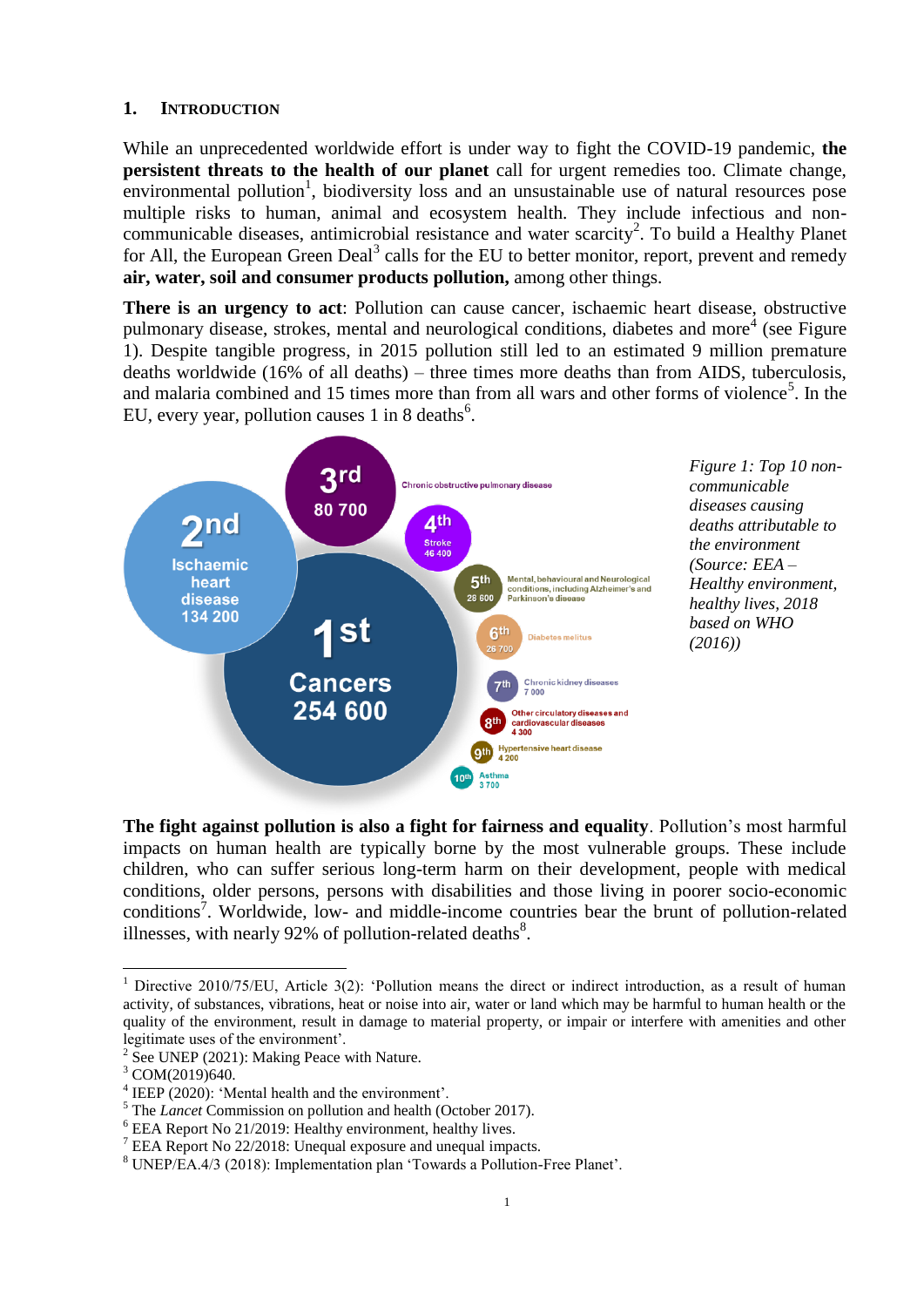**Pollution also threatens our biodiversity and significantly contributes to the on-going mass extinction of species**. Together with changes in land and sea use, overexploitation of natural resources, climate change and invasive alien species, pollution is one of the five main drivers of biodiversity loss. Today it is threatening the survival of more than 1 million of the planet's estimated 8 million plant and animal species, and the situation is expected to worsen, unless we change<sup>9</sup>. Overall, the achievement of the Sustainable Development Goals (SDGs) is threatened by an array of escalating and mutually reinforcing environmental risks.

**Economic progress and pollution reduction can go together**: between 2000 and 2017, the EU's GDP grew by 32% while emissions of the main air pollutants decreased by 10% (ammonia, mainly from agriculture) to  $70\%$  (sulphur oxides, mainly from industrial production)<sup>10</sup>. However, the overall fivefold **growth of the global economy in the past five decades has**  come at massive cost to the global environment<sup>11</sup>.

**The economic case for acting on pollution is clear and the benefits for society far outweigh the costs, just as the costs of inaction hugely outweigh the costs of action**. For example, air pollution costs health and economic activities an estimated EUR 330 to 940 billion per year in the  $EU^{12}$ , including lost workdays, healthcare costs, crop yield loss and damage to buildings, whereas all the measures in the EU to improve air quality have an estimated combined cost of EUR 70 to 80 billion per year<sup>13</sup>. The growing demand for less polluting goods and services entails significant business opportunities, already mobilising EU companies towards innovative solutions. The recovery efforts can support this trend. Acting on pollution now also means intergenerational solidarity.

At the same time, **we need a better integrated overview of pollution** for public and private actors to tackle connected pollution issues across space and time and address their interplay with other environmental, social and economic considerations as effectively as possible in their policy, investment and purchase decisions.

**Most Europeans support action against pollution:** protecting the environment is cited as very important and pollution as the most important environmental problem after climate change<sup>14</sup>. Most respondents to the open public consultation on this action plan<sup>15</sup> are of the view that **relevant societal actors are not doing enough** and that the **EU and national governments need to take action.** Stepping up international action, better implementing pollution-related legislation, promoting formal education and influencing behavioural change were identified as the most effective ways forward**.** 

**Pollution does not stop at borders**. While pollution enters the EU through oceans, rivers, winds or imported goods, the EU also causes significant pollution elsewhere in the world through its own production and consumption patterns as well as its waste. At the same time the EU has powerful tools to contribute to pollution mitigation efforts worldwide, via its policies and funds, its green diplomacy, as well as by stimulating innovation, with cleaner production and more sustainable consumption of goods and services.

<sup>&</sup>lt;sup>9</sup> IPBES (2019), **Summary for policymakers**, pp. 17-19, B.10-B.14; European Environment Agency (2019), The [European environment –](https://www.eea.europa.eu/soer-2020) state and outlook 202[0.](https://eur-lex.europa.eu/legal-content/EN/TXT/)

 $10$  SWD(2019) 427.

 $11$  UNEP Report (2021): Making Peace with Nature.

 $12$  SWD(2013)531.

<sup>&</sup>lt;sup>13</sup> IIASA (2017): 'Costs, benefits and economic impacts of the EU Clean Air Strategy and their implications on innovation and competitiveness'.

<sup>&</sup>lt;sup>14</sup> se[e Special Eurobarometer 501](https://ec.europa.eu/commfrontoffice/publicopinion/index.cfm/Survey/getSurveyDetail/instruments/SPECIAL/surveyKy/2257) (March 2020) 'Attitudes of European citizens towards the Environment'.

<sup>&</sup>lt;sup>15</sup> Ecorys (2021): "Consultations on the EU Action Plan towards a zero pollution ambition for air, water and soil", Synopsis Report (see ['Have your say' portal'](https://ec.europa.eu/info/law/better-regulation/have-your-say/initiatives/12588-EU-Action-Plan-Towards-a-Zero-Pollution-Ambition-for-air-water-and-soil;%20see%20summary%20report)).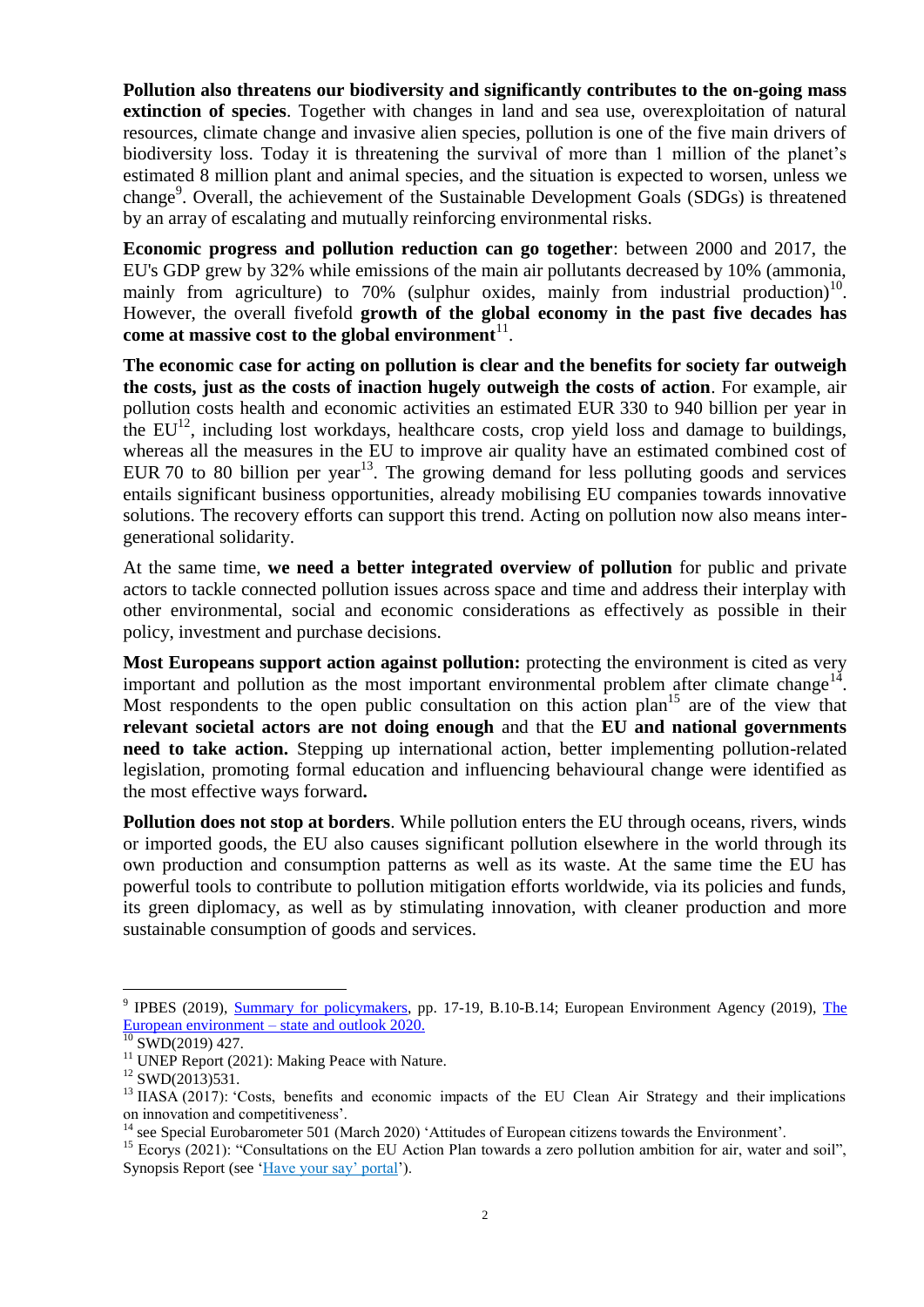**The public health, environmental, moral and socio-economic case for the EU to lead the global fight against pollution is today stronger than ever**<sup>16</sup>. Now is the time to be ambitious, to deliver on people's legitimate aspirations to have their health, environment and livelihoods protected – and to make peace with our planet.

#### **2. TOWARDS ZERO AIR, WATER AND SOIL POLLUTION**

### **2.1. The zero pollution ambition**

### **The zero pollution vision for 2050: a Healthy Planet for All**

Air, water and soil pollution is reduced to levels no longer considered harmful to health and natural ecosystems and that respect the boundaries our planet can cope with, thus creating a toxic-free environment.

The zero pollution ambition<sup>17</sup> is a cross-cutting objective contributing to the **UN 2030 Agenda** for Sustainable Development<sup>18</sup> and complementing the 2050 climate-neutrality goal in synergy with the clean and circular economy and restored biodiversity goals. It is part and parcel of many European Green Deal and other initiatives<sup>19</sup>, and the Commission will continue including the zero pollution ambition in future policy initiatives.

The main objective of this action plan is to provide **a compass for including pollution prevention in all relevant EU policie**s, maximising synergies in an effective and proportionate way, stepping up implementation and identifying possible gaps or trade-offs. To steer the EU **towards the 2050 vision** of a Healthy Planet for All, this action plan sets **key 2030 targets to speed up pollution reduction**.

# **The zero pollution targets for 2030**<sup>20</sup>

Under EU law, Green Deal ambitions and in synergy with other initiatives, by 2030 the EU should reduce:

1. by more than 55% the health impacts (premature deaths) of air pollution;

2. by 30% the share of people chronically disturbed by transport noise;

3. by 25% the EU ecosystems where air pollution threatens biodiversity;

4. by 50% nutrient losses, the use and risk of chemical pesticides, the use of the more hazardous ones, and the sale of antimicrobials for farmed animals and in aquaculture;

5. by 50% plastic litter at sea and by 30% microplastics released into the environment;

6. significantly total waste generation and by 50% residual municipal waste.

This action plan also sets out **key actions for 2021-2024** to complement the many relevant actions in other European Green Deal initiatives, including the chemicals strategy for sustainability.

 $\overline{a}$ <sup>16</sup> The Lancet Commission on pollution and health (2018).

 $17$  As set out through this action plan and the chemicals strategy for sustainability (COM(2020) 667).

<sup>&</sup>lt;sup>18</sup> See e.g. SDG targets 3, 6, 11, 12, 14, 15.

 $19$  Such as the 2030 climate ambition, the climate adaptation strategy, the climate pact, clean energy initiatives, the renovation wave strategy, the sustainable and smart mobility strategy, the circular economy action plan, the biodiversity and farm to fork strategies, the new industrial strategy for Europe and the EU's pharmaceuticals strategy, Europe's beating cancer action plan and new consumer agenda, as well as the communication on multilateralism in the  $21<sup>st</sup>$  century and the trade policy review.

<sup>&</sup>lt;sup>20</sup> The origin, baselines, methodologies andbackground on these targets: see Annex 2.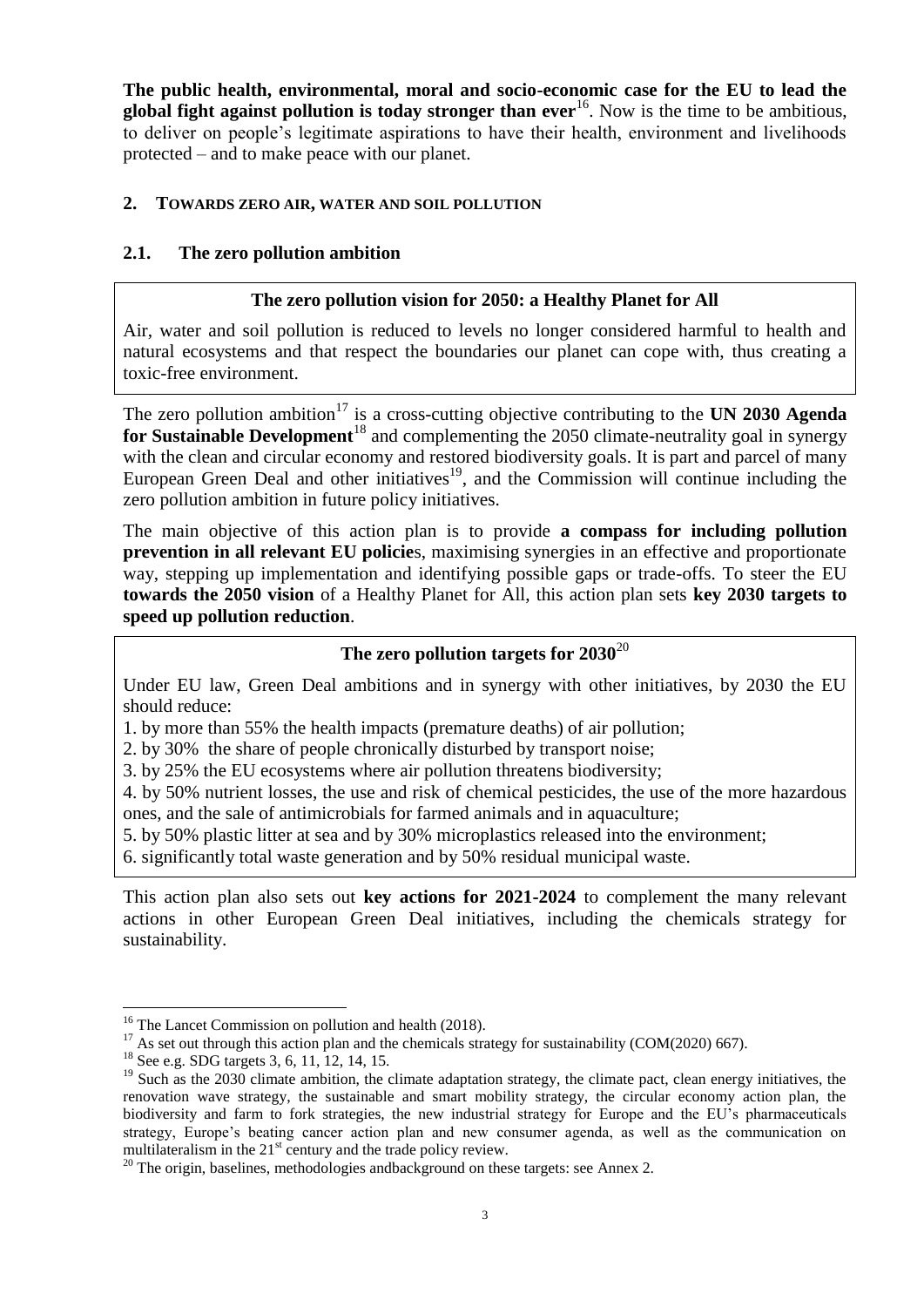While the lockdown measures to fight the COVID-19 pandemic have led to temporarily cleaner air, waters and reduced noise in many places, **slowing down all economic activities is not the way the EU envisions its own and the world's path towards zero pollution**. Instead, the EU can **sustain prosperity while transforming production and consumption modes and directing investments towards zero pollution**. Investments in clean and sustainable design, circular economy business models, cleaner transport and mobility, low-emission technologies, nature-based solutions and sustainable digitalisation offer strong opportunities to consolidate EU leadership in green growth, while reducing inequalities, creating jobs and enhancing collective resilience.

The **2021-2027 multiannual financial framework** and **NextGenerationEU** provide unprecedented budgetary opportunities to support such investments and fight climate change, biodiversity loss, resource depletion and pollution in the EU - and globally<sup>21</sup>.

#### **The zero pollution hierarchy**

Alongside efforts to achieve climate neutrality, the EU needs a more effective '**zero pollution hierarchy**' (see Figure 1) **taking into account principles enshrined in the Treaty**: notably, that EU environmental policies should be based on the precautionary principle and on the principles that preventive action should be taken, that environmental damage should, as a priority, be rectified at source and that the polluter should pay.

It is high time to 'reverse the pyramid' of action and rethink the way goods and services are designed, produced, delivered, performed and/or used and disposed of. This means that, first of all, pollution should be prevented at the source. Where fully preventing pollution from the outset is not (yet) possible, pollution should be minimised. Finally, when pollution occurred, it should be remediated – and the related damage compensated.



*Figure 2: The zero-pollution hierarchy – reversing the pyramid of action, prioritising the approaches for tackling pollution*

 $21$  Annex VI of the Recovery and Resilience Fund vividly shows these synergies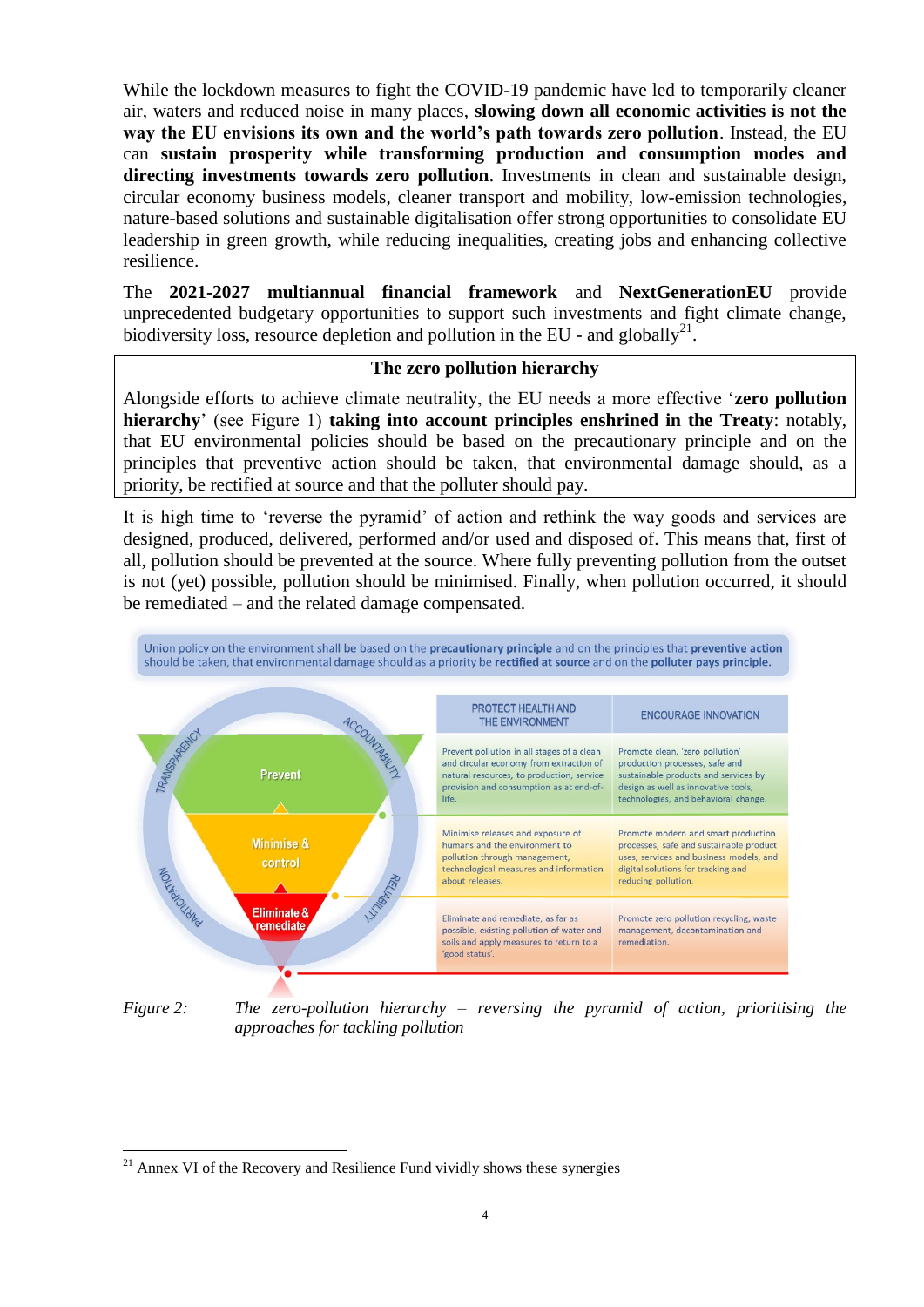### **2.2. Improving our health and well-being**

The EU has a robust regulatory framework in place to cap **ambient air pollution**. However, the number of premature deaths and other diseases attributable to air pollution remains high. This can be attributed to the fact that some EU air quality standards are still less stringent than the standards the WHO recommended in 2005, and the way the Ambient Air Quality Directives are implemented has only been partially effective $^{22}$ .

We need better public health protection in line also with Europe's beating cancer plan. To this end, **in 2022 the Commission will propose that the EU's air quality standards be aligned more closely with the upcoming WHO recommendations** and that provisions on monitoring, modelling and air quality plans be strengthened to help local authorities, while improving the overall enforceability of the regulatory framework. In parallel, the Commission will introduce stricter requirements to tackle air pollution at source, such as from agriculture, industry, transport, buildings and energy, including through a number of European Green Deal measures and strategies (such as sustainable and smart mobility, renovation wave, and farm to fork).

In its **Second Clean Air Outlook,** the Commission reports that the measures Member States announced in their **national air pollution control programmes** will not be enough to reach the levels of ammonia emission reductions needed to achieve 2030 objectives: ammonia is a mighty precursor of fine particulate matter  $(PM<sub>2.5</sub>)$ , and the most cost-effective measures to cut its emissions all relate to agriculture, in particular to animal feeding practices, manure management and the use of fertilisers<sup>23</sup>. In this regard, as announced by the farm to fork strategy, the Commission, in its efforts to build a **sustainable food system** and a more sustainable livestock farming, will facilitate the placing on the market of alternative feed materials and innovative feed additives. The Commission is also assessing whether further legislation is needed to **cap ammonia emissions.** The **review of the Industrial Emissions Directive** aims to curb ammonia emissions from the intensive rearing of livestock. In addition, further measures to reduce ammonia emissions may be needed, inter alia under the common agricultural policy, or by making manure handling binding.

As announced in the sustainable and smart mobility strategy, the Commission will address **air and noise pollution from transport**, including through the new Euro 7 standards for road vehicles and improved emissions testing in roadworthiness checks, in synergy with  $CO<sub>2</sub>$ emission performance standards. Based on latest evidence, it will consider the need to limit the emissions of  $PM_{2.5}$  and nanoparticles from all types of combustion engines and from brakes in conventional and electric vehicles alike, together with the need to reduce pollutant emissions under a broader set of conditions of use and over the lifetime of vehicles. .

In line with the findings of the 2017 evaluation of the **Environmental Noise Directive**<sup>24</sup> and the 2020 evaluation of the **Outdoor Noise Directive**<sup>25</sup>, the Commission will focus on better tackling noise at source, notably by securing proper implementation on the ground and, where appropriate, improving the EU noise-related regulatory framework on tyres, road vehicles, railways, aircrafts, also at international level. Additionally, the Commission will follow up on the evaluation of the Outdoor Noise Directive to address outdoor equipment. It will review progress<sup>26</sup> in 2022 and consider whether there is a need to set noise reduction targets at EU level in the Environmental Noise Directive. Noise action plans required by the Directive should be

 $^{22}$  SWD(2019) 427, WHO (2006). Air quality guidelines – global update 2005. Next update due in 2021; EEA: Air quality in Europe – 2020 report (pp.13-14).

[COM\(2021\) 3.](https://eur-lex.europa.eu/legal-content/EN/TXT/?uri=COM:2021:3:FIN)

 $24$  Communication on the Implementation of the Environmental Noise Directive (COM(2017)151).

<sup>25</sup> [COM\(2020\)715.](https://eur-lex.europa.eu/legal-content/EN/TXT/?uri=CELEX%3A52020DC0715&qid=1616602565729)

<sup>&</sup>lt;sup>26</sup> Based on noise pollution trends resulting from Member State noise.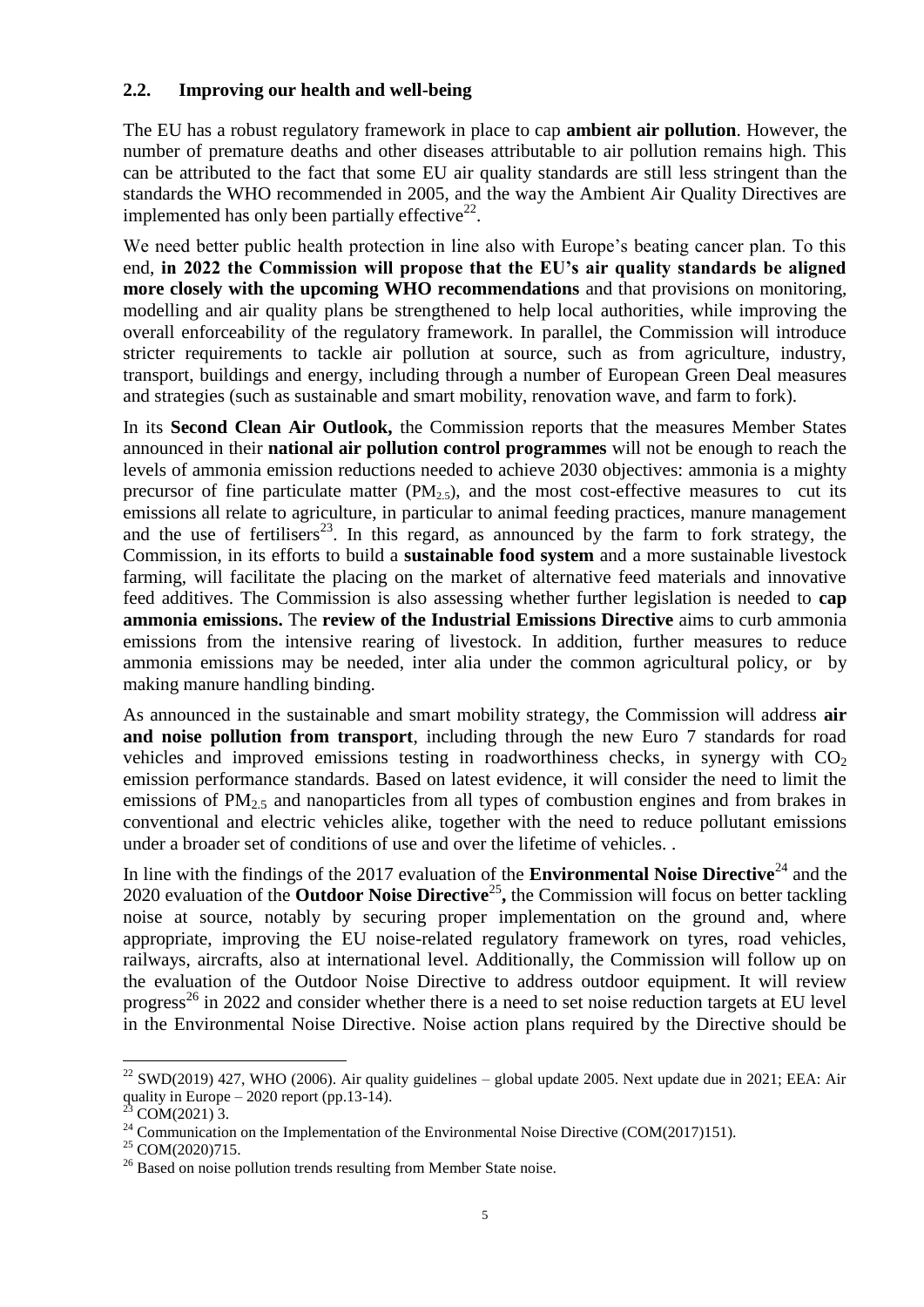better integrated into the sustainable urban mobility plans and benefit from an extension of clean public transport and from more active mobility. Together, the above noise reduction measures may go some way in repairing damage done by chronic noise pollution.

For **air pollution from buildings**, progress has been made on phasing out polluting coal and fuel oil heating, while pollution from biomass burning remains a challenge, notably when using outdated, inefficient installations. The Commission will promote the integration of the zero pollution ambition with clean energy and energy efficiency objectives, such as in the renovation wave and New European Bauhaus initiatives, recovery and reuse of construction waste and when reviewing eco-design and energy labelling requirements for heating appliances, as a priority in particular those for solid fuel heating by the beginning of 2024 at the latest. The EU will also continue to support the transition to cleaner energy and cleaner domestic heating in third countries, notably neighbourhood countries.

On **indoor air quality**, EU policies have addressed several of its determinants, from ambient air to construction materials and consumer products, heating and cooling systems, as well as smoking habits. Occupational safety and health (OSH) legislation has also significantly contributed to progress on the issue, and will continue to do so through the next Strategic Framework on safety and health at work. The renovation wave initiative  $27$  will allow addressing the issue of healthy temperatures and levels of humidity in new buildings and in buildings undergoing major renovations, whilst tackling the issue of decontamination of toxic substances, including asbestos. However, the EU lacks a comprehensive, integrated approach. COVID-19 and the resulting reduced possibilities to go outside have again highlighted the importance of ensuring that at all times the indoor and outdoor air we breathe is clean. With the insulation of buildings improving, ensuring good indoor air quality will become even more important. School buildings also deserve particular attention. The Commission will analyse **knowledge and policy gaps,** in synergy with the New European Bauhaus initiative and considering the results of relevant Horizon Europe projects. On this basis, the Commission will assess **pathways and policy options to improve indoor air quality**, focusing on key determinants and pollution sources and exploring ways to raise greater public awareness and reduce risks.

As from January 2023, the revised **Drinking Water Directive** will provide higher human health protection thanks to more stringent water quality standards, tackling pollutants of concern, such as endocrine disruptors and microplastics, and leading to even cleaner water from the tap for all – and less need for plastic bottles. The Commission will assess by 2023 whether new parameters also need to be addressed in the ongoing review of the **Bathing Water Directive**<sup>28</sup>. Under the forthcoming review of the **Urban Waste Water Treatment Directive**, the possibility of introducing permanent monitoring of health relevant parameters in wastewaters will be analysed. This could help prepare us for any new epidemic threats<sup>29</sup>. **Reviewing and**, where relevant, **modernising other water and marine laws**, notably to make them better fit to reduce chemical contaminants and microplastics, will also help preserve the quality of the water we drink and the seafood we eat. The Commission identified, in the farm to fork strategy, actions which will contribute to moving towards zero-pollution in food systems, such as the new strategic **guidelines for EU aquaculture**. Updating the lists of problematic substances for surface water and groundwater will protect nature and human health from the most relevant substances based on the most up-to-date scientific insights. In parallel, the Commission will continue promoting the creation of **Emission Control Areas across all EU seas**<sup>30</sup> to improve the air breathed on ships and in port cities and coastal areas, and the quality of the seas we bathe in.

 $^{27}$  COM(2020) 662; Directive 2010/31/EU, see also the Energy Performance of Buildings Directive 2010/31/EU.

<sup>&</sup>lt;sup>28</sup> See ['Have your say' portal.](https://ec.europa.eu/info/law/better-regulation/have-your-say/initiatives/12658-Bathing-water-quality-review-of-EU-rules)

 $29$  Commission Recommendation EU (C(2021) 1925).

<sup>&</sup>lt;sup>30</sup>[https://www.iiasa.ac.at/web/home/research/researchPrograms/air/Shipping\\_emissions\\_reductions\\_main.pdf](https://www.iiasa.ac.at/web/home/research/researchPrograms/air/Shipping_emissions_reductions_main.pdf)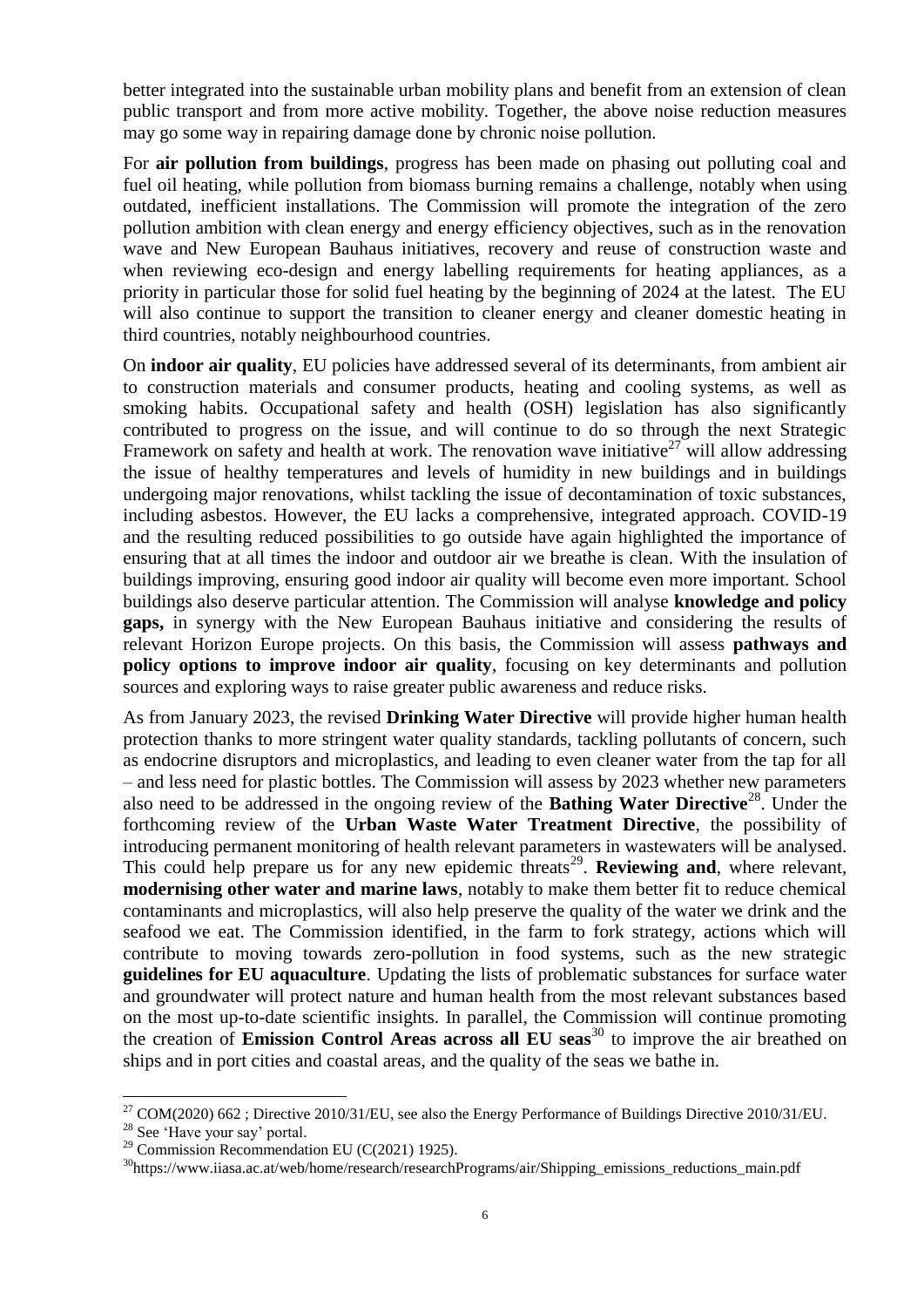For better mental and physical well-being, the Commission will consider promoting **depolluted and re-naturalised sites as potential public green areas** in its upcoming proposal for legally binding EU nature restoration targets, in the new soil strategy and in all urban greening actions, as announced in the EU biodiversity strategy for 2030. In doing so, it will aim at redressing social inequalities to an equitable access to green infrastructure in cities as much as possible. Furthermore, by 2025 the Commission will finalise a **comprehensive review of the majority of EU waste laws** to adapt them to the clean and circular economy principles, whereby waste prevention is scaled up, high quality recycling leads to clean secondary materials cycles and residual waste is minimised.

With the **chemicals strategy for sustainability**, the Commission will better protect human health and the environment from hazardous chemicals. In particular, it will propose measures to phase out the most harmful chemicals - like endocrine disruptors and persistent substances – especially in consumer products and measures to substitute and minimise all substances of concern in the economy and society $31$ .

Ongoing **international cooperation** will be intensified with the World Health Organisation (WHO), the OECD, the Convention on Long-Range Transboundary Air Pollution and other key international initiatives and organisations, including sector-specific organisations such as the International Maritime Organisation (IMO) and the International Civil Aviation Organisation (ICAO). As for water and soil pollution from pharmaceuticals, in addition to the EU target on antimicrobial sale reduction, the Commission will encourage international cooperation to address the environmental risks in other countries where pharmaceutical emissions from manufacturing and other sources may contribute, among other things, to the spread of antimicrobial resistance  $(AMR)^{32}$ .

#### **Flagship 1: Reducing health inequalities through zero pollution**

From 2022 onwards, the Commission will ensure that the newly announced **Cancer Inequalities Registry** and the Atlas of Demography are regularly fed with pollution monitoring and outlook data and that, by 2024, the need to have an Inequalities Register identifying trends, disparities and inequalities across EU regions is also assessed for other pollution-related diseases, to help target interventions at EU, national and local level. This will also enable people to compare how much pollution affects their health across the different regions where they live, study and work.

#### **Flagship 2: Supporting urban zero pollution action**

As part of the future Year of Greener Cities<sup>33</sup>, the Commission will, in synergy with the proposed<sup>34</sup> Horizon Europe Mission for Climate Neutral and Smart Cities, the revision of the Urban Mobility Package, the Covenant of Mayors, and the New European Bauhaus initiative, identify key **urban greening and innovation needs to prevent pollution, including indoors.** By 2024, the Commission will reward the cities reporting the most progress over 2021-2023 in reducing air, water and soil pollution. This will help people benefit from actions against pollution that are tailored to their immediate local surroundings.

COM(2020)667.

<sup>32</sup> COM(2020)761; COM(2019) 128.

<sup>&</sup>lt;sup>33</sup> Planned for 2022, depending on the duration of the co-decision procedure.

<sup>34</sup> https://ec.europa.eu/info/horizon-europe/missions-horizon-europe/assessment-criteria\_en.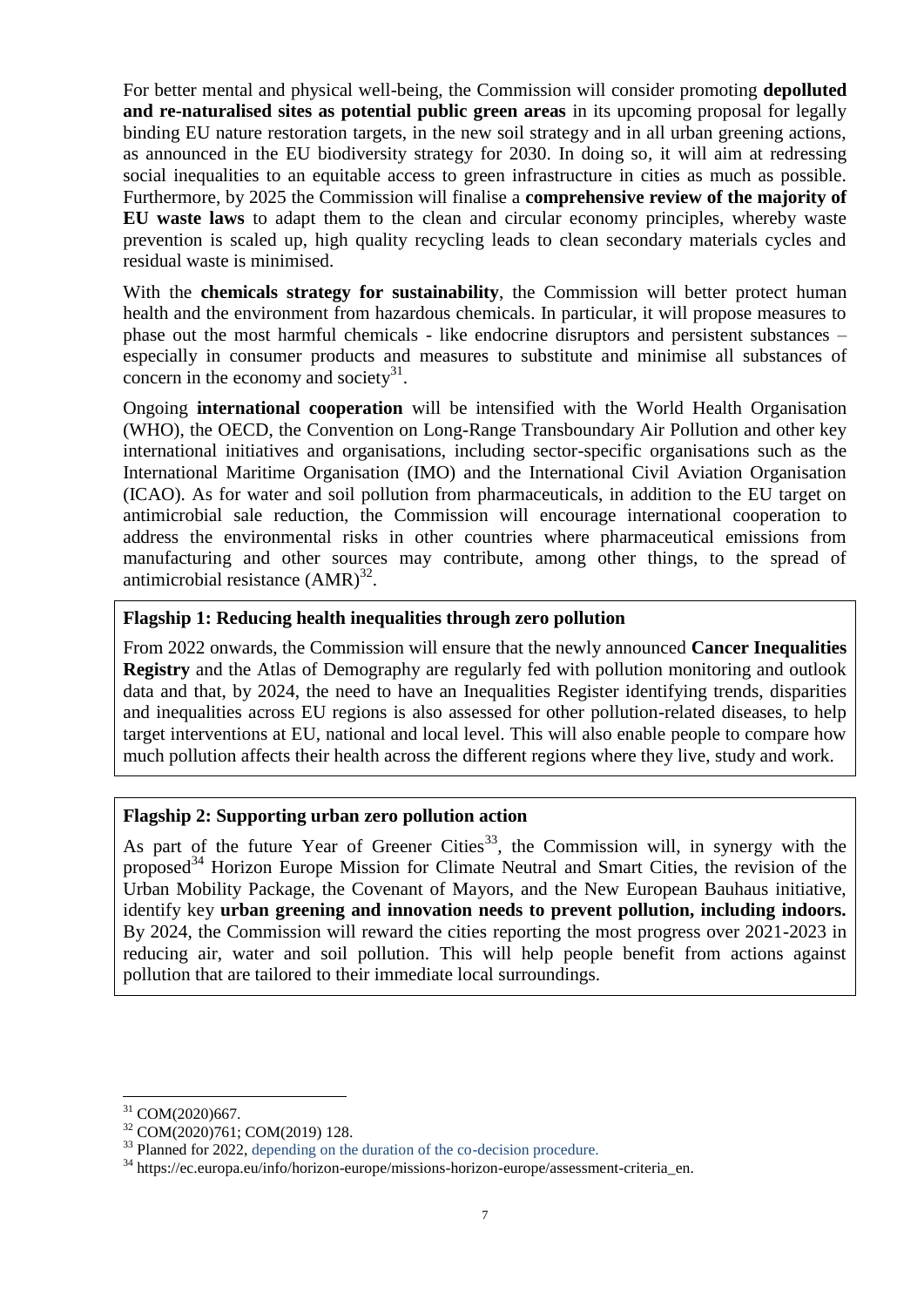# **2.3. Living within our planetary boundaries**

To keep our pollution footprint within boundaries that our planet – and thus humankind - can cope with<sup>35</sup>, we must **implement the existing EU regulatory frameworks protecting air, freshwaters, seas and oceans faster and better**, while urgently working towards a **framework to regularly assess the status of EU soils** and take action at all levels to address soil pollution and degradation.

From an air quality perspective, the Commission will, together with Member States, follow up on National Air Pollution Control Programmes and reduction commitments to ensure that the National Emission Reduction Commitments (NEC) Directive is fully implemented, so that by 2030 the number of land and freshwater ecosystems where **air pollution-related eutrophication threatens biodiversity** is reduced by  $25\%^{36}$ .

When it comes to freshwater and marine pollution, achieving 'good status' under the **Water Framework Directive** and the **Marine Strategy Framework Directive** would bring the EU close to realising the zero pollution ambition for all aquatic ecosystems.

However, the 2019 evaluation concluded that **the implementation of freshwater legislation remains insufficient**<sup>37</sup>, due to factors such as lack of investment, limited inclusion of freshwater protection objectives in other policy areas, slow implementation of measures and the need to better address chemical pollution. **Stricter implementation will thus be the focal action**. The Commission will notably aim to ensure that Member States promote sustainable and efficient water consumption, discourage water pollution and present a socially fair water bill to all water users and polluters, including industry, agriculture and household consumers, making best use of the revenues for sustainable investments<sup>38</sup>. It will also support better monitoring and **reducing pollution from key substances in surface and ground waters**.

The proposed **'Mission Healthy Ocean, Seas Coastal and Inland Waters',** will aim to support innovation and implementation of EU policies and laws, to achieve healthy, pollution-free ocean, seas and waters. The Commission will also adopt an "Inland Navigation Action Plan 2021-2027" (NAIADES III), to support a gradual modal shift towards zero emission inland waterways transport<sup>39</sup>.

The Commission will **review the Marine Strategy Framework Directive** by 2023, taking into account the state of implementation of EU laws addressing key pollution sources and the need to reduce **plastic and other litter**, **underwater noise** and **contaminants**. Building upon the success of the recently agreed EU threshold value on beach litter<sup>40</sup>, the Commission will work with Member States on EU threshold values for maximum levels of underwater noise stemming from maritime transport, construction, dredging and other offshore activities.

The upcoming review of the **Urban Waste Water Treatment Directive**<sup>41</sup> will, in synergy with the **evaluation of the Sewage Sludge Directive**<sup>42</sup>, help to increase the ambition level to remove nutrients from wastewater and make treated water and sludge ready for reuse, supporting more circular, less polluting farming. It will also address emerging pollutants such as microplastics

 $\overline{a}$ <sup>35</sup> EEA Report No 1/2020: Is Europe living within [the limits of our](https://www.eea.europa.eu/publications/is-europe-living-within-the-planets-limits) planet?

<sup>&</sup>lt;sup>36</sup> Directive (EU) 2016/2284. Air pollution contributes to eutrophication, by which an excess of nutrient nitrogen is deposited on soils and waters.

 $37$  SWD(2019) 439 and SWD(2020) 259.

<sup>38</sup> Directive 2000/60/EC, Article 9.

<sup>39</sup> See ['Have your say' portal.](https://myintracomm-collab.ec.europa.eu/projects/ENVZP/draftingteam/Shared%20Documents/01-reference%20documents/VM%20JDE%20MK/‘Have%20your%20say’%20portal)

<sup>&</sup>lt;sup>40</sup> Less than 20 litter items for every 100 metres of coastline – see also [https://ec.europa.eu/jrc/en/news/eu-member](https://ec.europa.eu/jrc/en/news/eu-member-states-agree-threshold-value-keep-europe-s-beaches-clean)[states-agree-threshold-value-keep-europe-s-beaches-clean](https://ec.europa.eu/jrc/en/news/eu-member-states-agree-threshold-value-keep-europe-s-beaches-clean)

<sup>&</sup>lt;sup>41</sup> See ['Have your say' portal.](https://myintracomm-collab.ec.europa.eu/projects/ENVZP/draftingteam/Shared%20Documents/01-reference%20documents/VM%20JDE%20MK/‘Have%20your%20say’%20portal)

<sup>42</sup> See ['Have your say' portal.](https://ec.europa.eu/info/law/better-regulation/have-your-say/initiatives/12328-Evaluation-of-the-Sewage-Sludge-Directive-86-278-EEC-)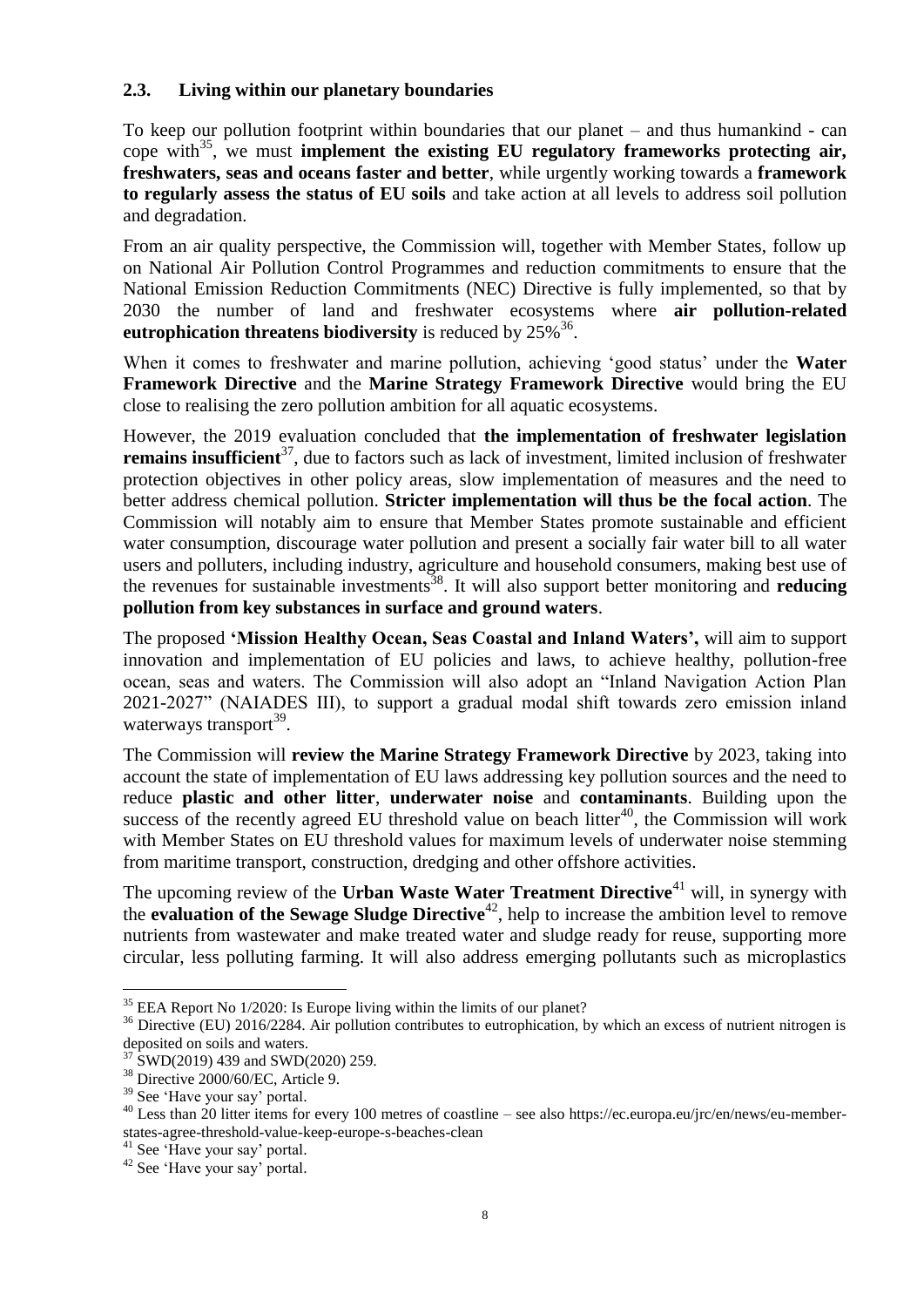and micropollutants, including pharmaceuticals. Steps will be taken towards energy efficiency and carbon neutrality as well as a better application of the 'polluters pays' principle. The review will also look at improving access to justice, sanitation for all and information. This review will also support the concrete implementation of the future **integrated nutrient management action plan**, addressing holistically a long-standing environmental challenge, maximising synergies between policies and making best use of the green architecture of the new common agricultural policy, especially via conditionality and eco-schemes. Similarly, as announced in the Farm to Fork and Biodiversity Strategies, **pollution from pesticides in air, water and soil** should be reduced by cutting by 50% by 2030 their overall use and risk, including the most hazardous ones. This will be achieved through enhanced uptake of integrated pest management, the revision of the Directive on Sustainable Use of Pesticides, the promotion of agro-ecological practices, including organic farming, and avoiding the use of chemicals pesticides in sensitive areas. In addition to addressing the risks to human health and the environment, this will also reduce the cost of treating drinking water. Innovative techniques, including biotechnology, could also contribute to reducing dependency on pesticides $43$ .

Furthermore, the proposed **'**'**Mission in the area of Soil Health and Food**', together with the agricultural European Innovation Partnership (EIP AGRI), will promote the wide-spread uptake of practices for pesticide and nutrient reduction by promoting innovations and exchange of knowledge. It will aim to ensuring that, by 2030, 75% of soils are healthy, also thanks to a specific objective on reducing soil pollution and enhancing restoration.

As part of the upcoming **EU soil strategy**, the Commission will develop measures to significantly increase efforts to identify, investigate, assess and remediate contaminated sites, so that by 2050 soil pollution will no longer pose a health or environmental risk. New soil contamination should be prevented as much as possible, but when it occurs despite preventive and other measures, the risks should be immediately addressed. An estimated 2.8 million sites are potentially contaminated across the EU, of which **390 000 are expected to require remediation**. By 2018, only some 65 500 sites were reported to have been remediated<sup>44</sup>. It is crucial that all Member States have a register for (potentially) contaminated sites, step up efforts to remediate such sites and develop clear criteria to prioritise decontamination. The upcoming proposal for legally binding **EU nature restoration targets** will consider addressing the restoration of degraded soil ecosystems. The Commission will also develop an EU priority watch list for soil contaminants as well as guidance, e.g. for a **passport for the safe, sustainable and circular use of excavated soils** based on Member State experiences where they exist. To better understand the issue of diffuse soil pollution in the EU, the Commission will work towards integrating a **zero pollution module** in the future **LUCAS soil survey**<sup>45</sup>. The availability and awareness of public and private funding options for identifying, investigating and remediating contaminated soils will be promoted and facilitated.

**Internationally**, the EU will support global and regional transboundary water cooperation<sup>46</sup>, and work with major partners bilaterally. It will continue to foster cooperation between relevant **regional fora**, such as in European river basins (Rhine, Danube) and will continue pursuing the global uptake and implementation of the UNECE Convention on the Protection and Use of Transboundary Watercourses and International Lakes. It will continue strengthening **International Ocean Governance** and support partner countries to ensure that the oceans are clean, healthy and sustainably managed<sup>47</sup>. The EU will also support the **coordination of** 

<sup>43</sup> https://ec.europa.eu/food/plant/gmo/modern\_biotech/new-genomic-techniques\_en

<sup>&</sup>lt;sup>44</sup>JRC (2018). Status of local soil contamination in Europe.

<sup>&</sup>lt;sup>45</sup> [Land Use and Land Coverage Area frame Survey.](https://ec.europa.eu/eurostat/statistics-explained/index.php/LUCAS_-_Land_use_and_land_cover_survey)

<sup>46</sup> also making use of regional cooperation tools, e.g. EU macro-regional strategies, Interreg programmes

 $47$  JOIN(2016) 49.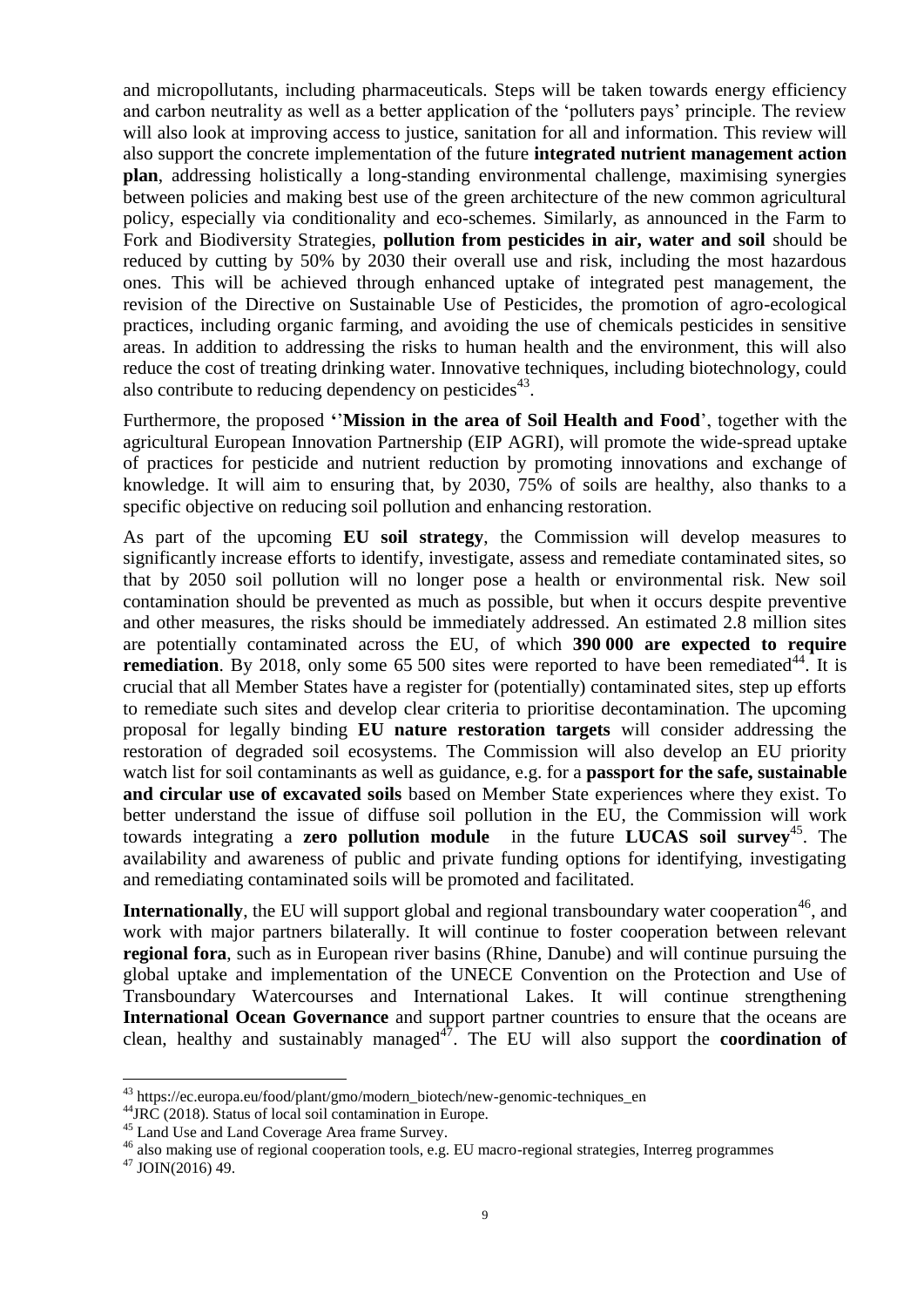**regional sea basins** to jointly measure, assess and tackle different types of pollution. Several regional river and sea basins suffer also from **historical pollution**, partly still linked to World War  $II^{48}$ , which has accumulated in sediments, posing significant risks for aquatic ecosystems but also to human health, via fish and shellfish. It will also step up its engagement with third countries on tackling marine litter. Furthermore, closer **cooperation in the Mediterranean** region, notably through the Barcelona Convention and its Protocols and the Union for the Mediterranean, will continue to be a priority. The EU is also steering developments in the IMO to regulate **discharges into the sea from ships** equipped with exhaust gas cleaning systems<sup>49</sup>. It will also continue supporting the **Global Soil Partnership** to further prevent pollution and minimise the risks from legacy pollution in soils.

#### **Flagship 3: Promoting zero pollution across regions**

By 2024 and in cooperation with the Committee of the Regions, the Commission will present a **Scoreboard of EU regions' green performance**<sup>50</sup> to measure, in particular the efforts of EU regions to achieve the pollution-relevant targets set under this action plan and other strategies. It will be the basis for rewarding the best performances and grant an **award for the Green Region of the Year**, possibly in the context of REGIOSTARS. Citizens will be able to check progress over time and also create a race to zero pollution with new tourism and business opportunities.

#### **2.4. Towards zero pollution from production and consumption**

**Steering the EU towards zero pollution requires**, in close synergy with the circular economy action plan, more sustainable industrial systems<sup>51</sup>, cleaner technologies, less polluting business models and consumption habits, faster implementation of the polluter pays principle, and further application of extended producer responsibility.

The **Industrial Emissions Directive (IED)**<sup>52</sup> is **the main instrument regulating air, water and soil pollutant emissions** from over 52 000 of the largest EU industrial installations. The IED makes the granting of permits for industrial installations conditional on an installation complying with the best available techniques (BAT). This has steered these industries to progressively reduce emissions and contributed to a level playing field. For example, large combustion plants now emit seven times less air pollutants than they did 20 years ago. However, air emissions from IED installations still account for close to EUR 100 billion per year in damages<sup>53</sup>. This calls for continued efforts to lower the remaining emissions, including to water and soil – as well as to ensure that relevant operators of large industrial installations and of particularly hazardous establishments **remediate contamination** from their industrial operations or in case of major industrial accidents.

Following the recent IED evaluation<sup>54</sup>, the **Commission will revise EU rules on industrial** emissions<sup>55</sup>, recognising that new technologies or production processes will often enable emissions of both pollutants and greenhouse gases to be reduced, also in sectors currently not

<sup>&</sup>lt;sup>48</sup> An ongoing study on underwater, unexploded munitions may provide additional relevant insights and a basis for possible further EU action to assist the Member States concerned.

 $^{9}$  Such systems, also called scrubbers, are used to reduce air polluting emissions, but their discharges can harm the marine environment.

<sup>&</sup>lt;sup>50</sup> Building on existing platforms, e.g. [Quality of life in European cities survey, 2020](https://ec.europa.eu/regional_policy/en/information/maps/quality_of_life/) or Knowledge Centre for [Territorial Policies.](https://knowledge4policy.ec.europa.eu/territorial_en)

<sup>&</sup>lt;sup>51</sup> In synergy with the new industrial strategy for Europe.

<sup>52</sup> Directive 2010/75/EU.

<sup>53</sup> SWD(2020) 181.

<sup>54</sup> Wood (2021): Wider environmental impacts of industry decarbonisation, [final study report.](https://circabc.europa.eu/ui/group/06f33a94-9829-4eee-b187-21bb783a0fbf/library/c027a361-02da-49f4-b187-63f9e429561d/details)

<sup>55</sup> Directive 2010/75/EU and Regulation (EC) No 166/2006.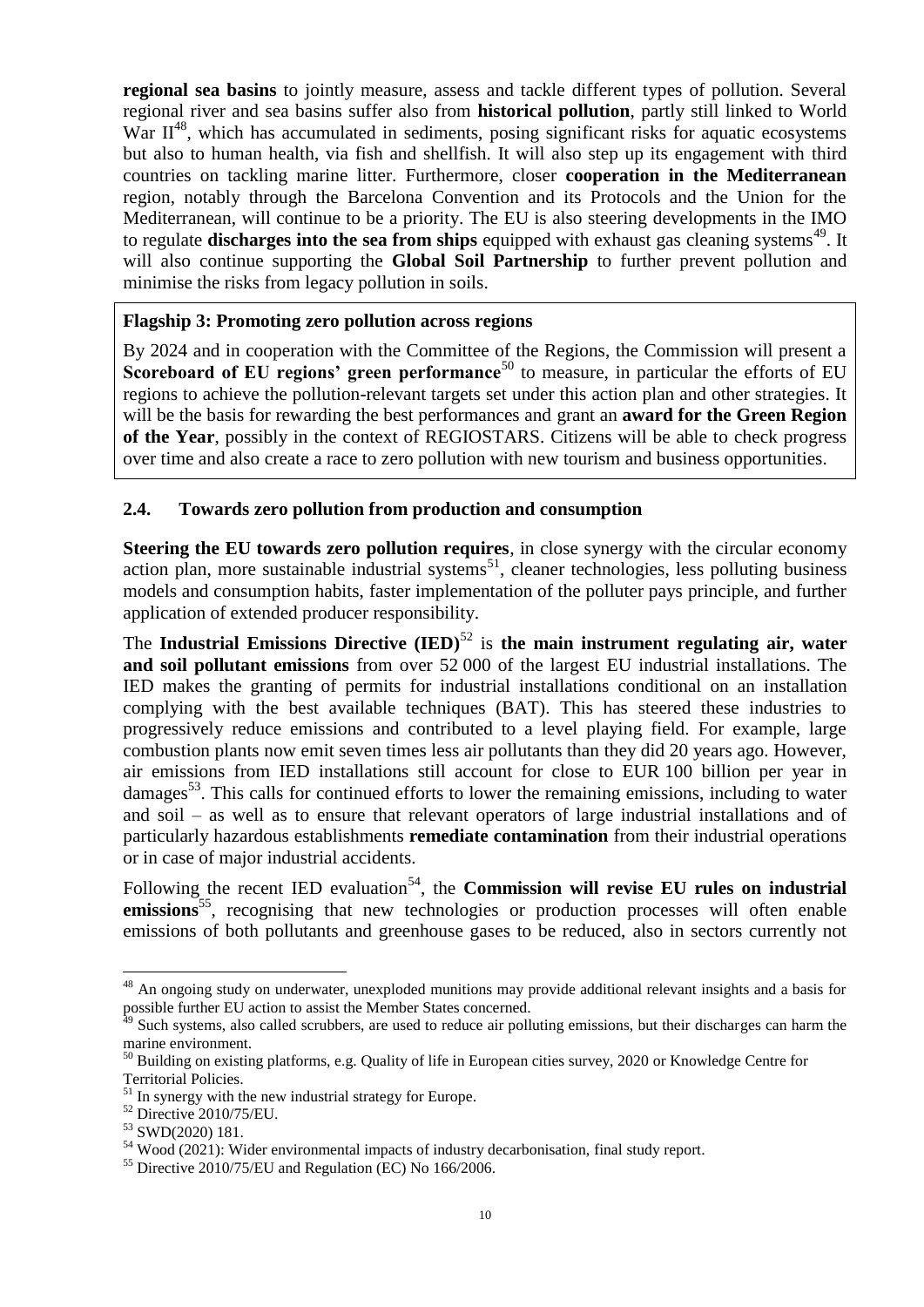covered. The revision will aim to accelerate the uptake of zero-pollution innovation, create a level playing field also for other highly polluting sectors, improve public access to information, participation in decision-making and access to justice and make it easier to compare Member States' performances in tackling industrial emissions. A new Innovation Observatory under the IED will play a key role in monitoring innovations and accelerating the identification of new techniques. Digitisation, data processing and new innovative approaches such as remote sensing, artificial intelligence and machine learning can be used to accelerate and transform the way regulators and industry tackle industrial emissions. Furthermore, to deliver a 'near-zero landfill and water discharge' by 2050, the Horizon Europe 'Processes4Planet partnership', and "Partnership for a Circular Bio-based Europe" and 'Clean Steel Partnership' will explore ways to **foster breakthrough technologies and more systemic solutions**, such as industrial symbiosis and circular supply chains by which wastes or by-products of an industry or small and medium-sized enterprises (SMEs) become the raw material for another. The industrial technology roadmap on circular industries under the 'New ERA' will provide evidence and propose investment agendas<sup>56</sup>

Embracing the zero pollution ambition in **production and consumption** also means that chemicals, materials and products have to be as safe and sustainable as possible by design and during their life cycle<sup>57</sup>, leading to non-toxic material cycles. The Commission has already adopted the new circular economy action plan and the chemicals strategy for sustainability,, and announced several other initiatives to tackle these pollution challenges. The **sustainable product policy initiative** will aim to ensure that products placed on the EU market become increasingly sustainable and stand the test of circularity, making both production and consumption more environment-friendly and minimising waste and pollution. The **Product Environmental Footprint** (PEF) and the **Organisation Environmental Footprint** (OEF) methods<sup>58</sup> support a transparent, robust, systematic, and integrated comparison of products and organisations in the EU market. In addition to several actions to address the identified environmental challenges of pharmaceutical products via the implementation of the pharmaceutical strategy and the EU strategic approach to pharmaceuticals in the environment<sup>59</sup>, specific measures are also envisaged to address microplastics pollution<sup>60</sup>, persistent organic **pollutants (POPs)**<sup>61</sup> in waste and harmful and persistent substances in products such as **perand polyfluoroalkyl substances (PFAS)** in all non-essential uses<sup>62</sup>. The Commission will also invite public and private operators to make '**zero pollution pledges'<sup>63</sup>** to encourage consumers to choose less polluting products and services, such as the EU Ecolabel ones. These pledges will be for brick-and-mortar stores and online marketplaces and will be based on verifiable and transparent claims to which also the future Green Claims initiative will contribute.

**Assigning a right price to pollution and creating incentives for alternatives**, as required by the polluter pays principle, constitute a key driver to stimulate cleaner production and consumption<sup>64</sup>. Today, despite numerous calls, pollution is still mainly addressed through regulation and its external costs are not fully internalised. There is scope to promote further use

<sup>56</sup> COM(2020) 628.

<sup>&</sup>lt;sup>57</sup> [EEA briefing \(2021\):](https://www.eea.europa.eu/themes/human/chemicals/delivering-products-that-are-safe) 'Safe and sustainable by design'; Mapping study for the development of sustainable-bydesign criteria (21 April 2021) - https://op.europa.eu/s/o9e2

<sup>58</sup> https://ec.europa.eu/environment/eussd/smgp/

<sup>59</sup> COM(2020) 761, COM(2019) 128.

<sup>&</sup>lt;sup>60</sup> See ['Have your say' portal.](https://ec.europa.eu/info/law/better-regulation/have-your-say/initiatives/12823-Measures-to-reduce-microplastic-pollution)

<sup>61</sup> See ['Have your say' portal.](https://ec.europa.eu/info/law/better-regulation/have-your-say/initiatives/12411-Update-of-concentration-limit-values-of-persistent-organic-pollutants-in-waste)

<sup>62</sup> COM(2020) 667.

<sup>&</sup>lt;sup>63</sup> These pledges will be complementary to the Green Consumption Pledge initiative and pledges under the European Climate Pact, and synergies will be sought with both.

 $64$  Article 191(2) of the Treaty on the Functioning of the European Union.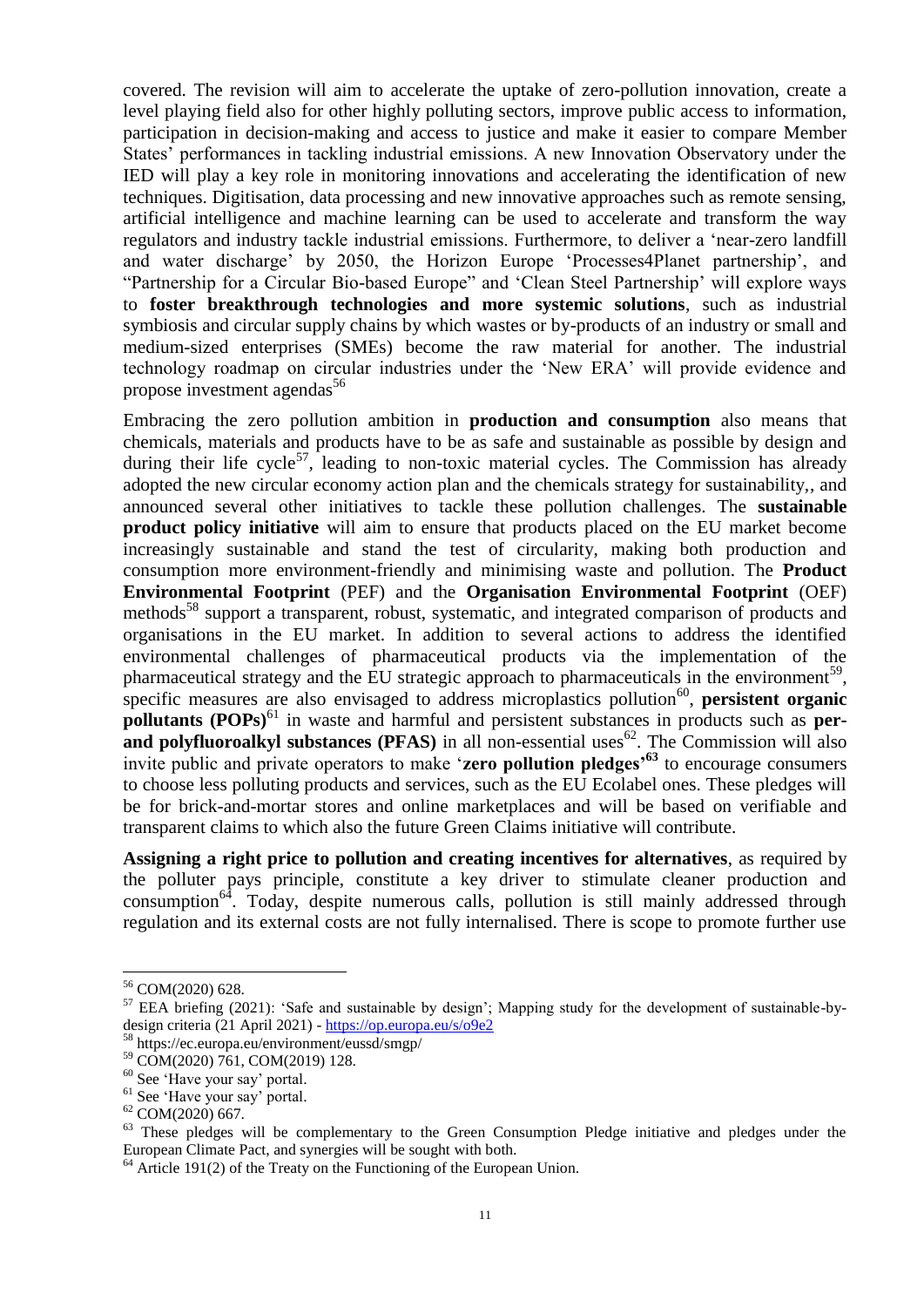of price instruments<sup>65</sup>. To support this process, the Commission will adopt recommendations on how to further **promote relevant instruments and incentives to better implement the polluter pays principle and thus complete the phasing out of 'pollution for free',** following up on the upcoming European Court of Auditors report. Meanwhile, it will consider how the revision of the **Energy Taxation Directive** can help ensure that users are encouraged to choose less polluting energy sources.

Alongside worldwide efforts under the Minamata Convention, in 2022 the Commission will revise the **Mercury Regulation**<sup>66</sup> to phase out the use of dental amalgam and prohibit the manufacture and trade of a number of mercury-added products, including certain lamps. This will be done in synergy with relevant EU instruments, including the **Directive on the Restriction of Hazardous Substances<sup>67</sup>** .

The **Seveso III Directive**<sup>68</sup> aims to control major accident hazards involving dangerous substances, and thus plays a **key role in steering the highly industrialised EU towards zero pollution from industrial accidents**. Over the last 10 years, for the 12 000 or so EU-based hazardous establishments covered by the Directive, there have been less than 30 major accidents each year in the EU, with increasingly reduced impacts. The Commission will further consolidate its support to Member, e.g. on assessing the risks of establishments and the consequences of accidents. This will also complement the Union Civil Protection Mechanism<sup>69</sup>.

**Internationally**, the EU will continue supporting work on best available techniques (BAT) across multilateral environmental agreements, such as the **Stockholm and Minamata Conventions**, as well as through the **OECD's BAT project**. It will also actively contribute to the review of the **Kyiv Protocol on Pollutant Release and Transfer Registers** (PRTR) to gather knowledge on levels and trends of industrial emissions. **To further address the EU's external pollution footprint**, the Commission will propose an ambitious review of the **Waste Shipment Regulation** to better monitor waste exports, ensure their sustainable treatment and **restrict exports of waste that have harmful environmental and health impacts** in third countries. For instance, end-of-life vehicles (ELVs), which are hazardous waste and cannot be exported to non-OECD countries, are often labelled as used cars and illegally exported<sup>70</sup>. This leads to serious pollution threats caused by their unsound management<sup>71</sup>. The EU will also further partner with key countries to fight waste trafficking and facilitate intra- and inter-regional cooperation.

 $65$  In 2019, the share of environmental taxes in total revenues in the EU-27 was lower than  $6\%$ , which was less than 2.5% of GDP. 78% of environmental taxes are based on energy taxation, 19% on transport taxes, only 3% on pollution and resources. These numbers have been largely stable over the last two decades.

 $6$  Regulation (EU) 2017/852.

 $67$  Directive 2011/65/EU

<sup>68</sup> Directive 2012/18/EU.

 $^{69}$  Decision (EU) 2013/1313. "Overview of natural and man-made disaster risks the EU may face" SWD(2020)330. Emergency response services under the Union Civil Protection Mechanism work together to prevent, respond to and remediate pollution from industrial and marine accidents, and other natural or man-made disasters.

 $70$  The EU is the biggest exporter of used vehicles worldwide, notably to West Africa and Eastern Europe, the Caucasus and Central Asia. See [https://www.unenvironment.org/news-and-stories/press-release/new-un-report](https://www.unenvironment.org/news-and-stories/press-release/new-un-report-details-environmental-impacts-export-used-vehicles)[details-environmental-impacts-export-used-vehicles](https://www.unenvironment.org/news-and-stories/press-release/new-un-report-details-environmental-impacts-export-used-vehicles)

 $71$  Including unsafe handling of oil, lead-acid batteries and uncontrolled burning of plastics / rubber.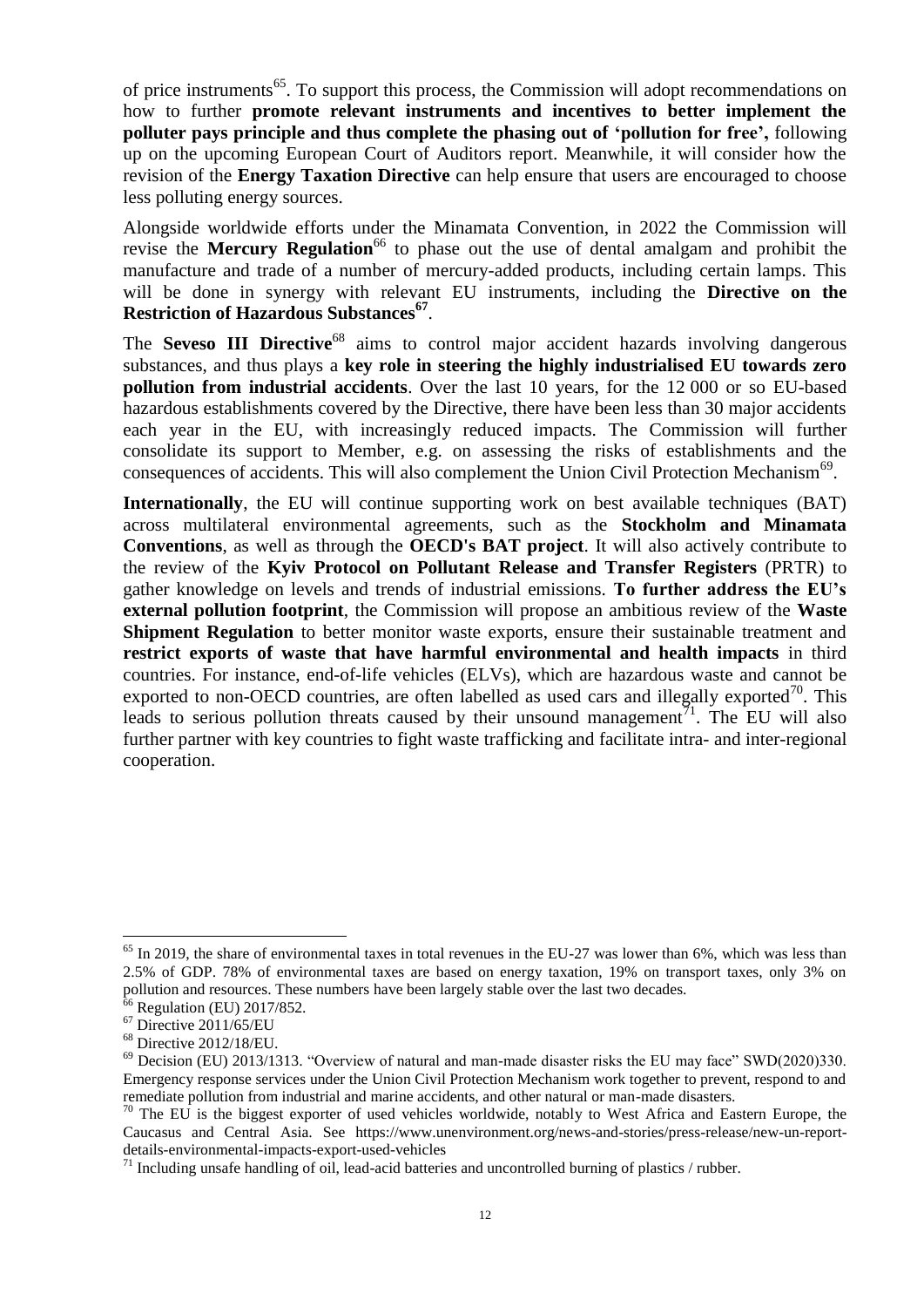# **Flagship 4: Facilitating zero pollution choices**

From 2022 onwards, the Commission will encourage public and private sector operators to make 'zero pollution pledges' to **promote best available, 'near-zerowaste' options, and in general products and services proven to be less polluting over their whole life cycle**, with a focus on **EU Ecolabel** products and services, including tourist accommodations and less toxic chemicals and materials<sup>72</sup>. This will provide people with more offers and information on cleaner options.

# **3. CREATING ZERO POLLUTION TRANSFORMATION TOGETHER**

# **3.1. Ensuring stricter implementation and enforcement**

According to the **second Environmental Implementation Review**<sup>73</sup>, the current gaps in implementing EU environmental law cost society a total of around EUR 55 billion annually, with 69% of that cost due to an insufficient implementation of laws on air, noise, water and industrial emissions/accidents<sup>74</sup>.

The Commission will increasingly focus its implementation and **enforcement** efforts on ensuring that all EU pollution prevention laws are effectively complied with and deliver the intended environmental and health benefits. This includes working upstream with Member States to ensure rapid and accurate transposition and promoting all available tools.

To **improve compliance by all relevant national authorities** with EU pollution prevention laws, the Commission will:

- promote enhanced collaboration between national authorities and the **European networks of environmental agencies, inspectors, auditors, police, prosecutors and judges** in the framework of the **Environmental Compliance and Governance Forum**<sup>75</sup>, with a view to developing new joint actions across the compliance chain;
- bring together environmental and other enforcement authorities (e.g. those in charge of EU transport, energy, agriculture, fisheries, maritime surveillance or consumer protection legislation) to exchange best practices and **devise cross-sectorial compliance actions towards zero tolerance for pollution at national and transboundary level**;
- improve the horizontal legal framework by strengthening the **Environmental Crime Directive<sup>76</sup>** ;
- evaluate by 2023 the **Environmental Liability Directive's fitness for purpose (ELD)<sup>77</sup>** , including its pollution-related aspects, and will revise if necessary;
- consider developing **standardised provisions on compliance assurance** for new legislative proposals and monitor the proportionate and dissuasive application of penalty clauses in force;
- encourage the application, across the Member States, of existing **inspections and other compliance checks and penalty clauses** and assess possibilities to improve them, where relevant;
- promote the use of **cutting-edge technologies** to boost national capacities for monitoring and compliance verification.

 $72$  In synergy, where relevant, with the European Climate Pact and other relevant initiatives.

<sup>73</sup> COM(2019) 149.

 $74$  COWI/EUNOMIA (2019): ['The costs of not implementing EU environmental law'](https://ec.europa.eu/environment/eir/pdf/study_costs_not_implementing_env_law.pdf), final study report.

<sup>75</sup> COM(2018) 10.

<sup>76</sup>[https://ec.europa.eu/info/law/better-regulation/have-your-say/initiatives/12779-Improving-environmental](https://ec.europa.eu/info/law/better-regulation/have-your-say/initiatives/12779-Improving-environmental-protection-through-criminal-law)[protection-through-criminal-law](https://ec.europa.eu/info/law/better-regulation/have-your-say/initiatives/12779-Improving-environmental-protection-through-criminal-law)

Directive 2004/35/EC.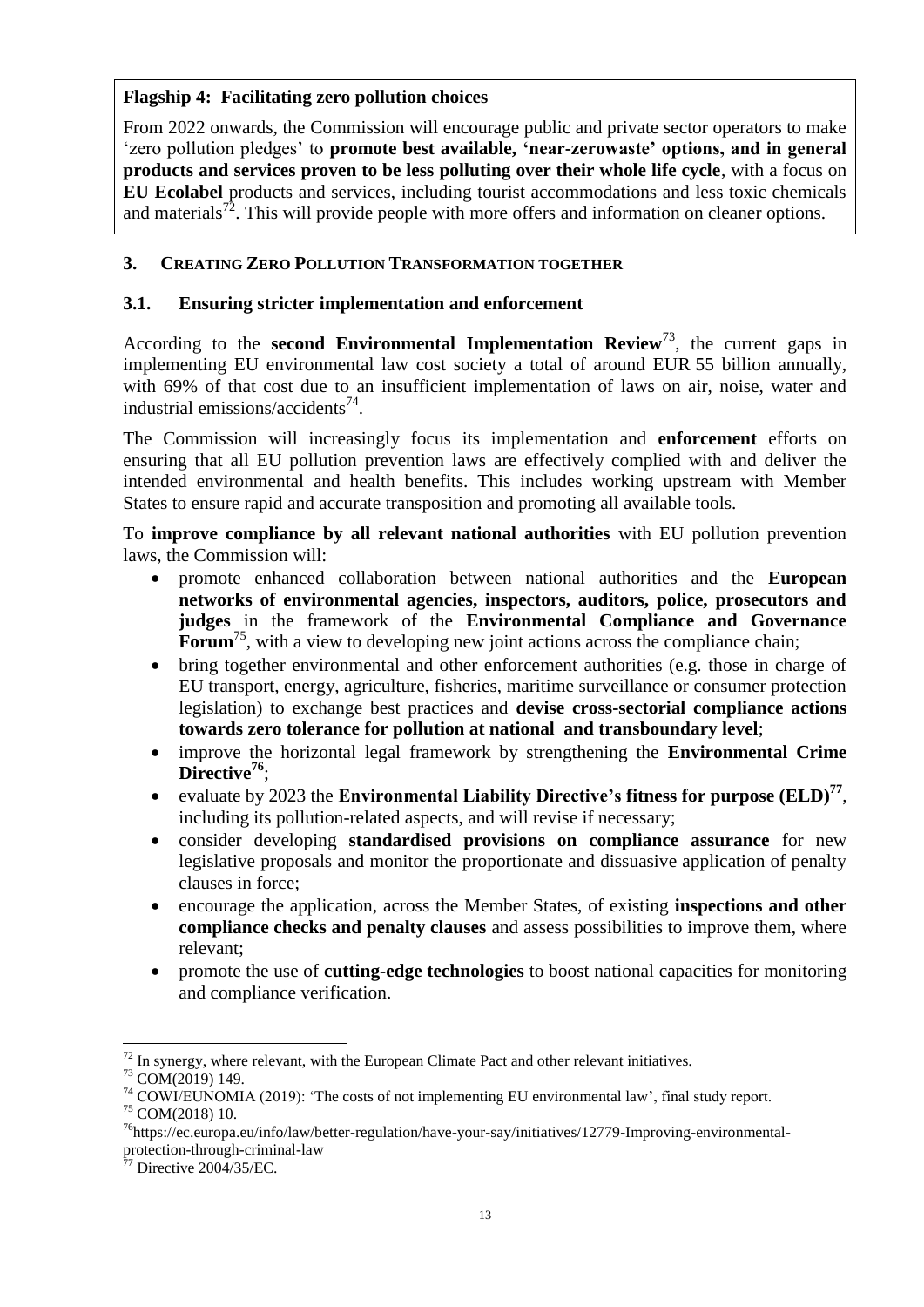**Civil society has an important role as a compliance watchdog**. The Commission will evaluate and, where necessary, strengthen the provisions on public participation and access to justice, in line with its **Communication on access to justice in environmental matters**<sup>78</sup>. Whistleblowers are also protected when they report on breaches of EU law concerning pollution<sup>79</sup>.

The Commission will also give attention to national systems so they enable judges to guarantee the **right of individuals and NGOs to an effective remedy** under EU law, in line with the revised Aarhus Regulation<sup>80</sup>.

### **Flagship 5: Enforcing zero pollution together**

As from 2022, the Commission will bring together environmental and other enforcement authorities (e.g. those in charge of EU transport, energy, agriculture or consumer protection legislation) to kick off the exchange of best practices and encourage Member States to devise **cross-sectorial compliance actions towards zero tolerance for pollution** at national level and transboundary level. People will ultimately benefit from cleaner air, water and soil and less noise, thanks to better enforcement of pollution-related legislation.

### **3.2. Boosting change across society for zero pollution**

The zero pollution ambition requires **collective action and collective change**, as pollution results from multiple activities in most economic sectors, is regulated by international, EU, national, regional and local authorities and ultimately affects all people and the environment across the globe. **Everyone has a role to play.**

For **businesses and governments**, the zero pollution ambition offers an important opportunity to innovate by investing in clean technologies, products and services. **Private investments** are a key lever. In 2019, 51% more green bonds were issued worldwide compared to 2018 (for a total of USD 257.7 billion), mainly due to increased uptake within the  $EU^{81}$ . Implementation of the environmental criteria (water protection, pollution prevention and control, circular economy and biodiversity) under the **Sustainable Taxonomy Regulation**<sup>82</sup> will be an important opportunity to support this encouraging trend. To help companies and governments measure the economic performance of their business models and projects by reflecting nature's true value, the Commission will continue supporting **standardised natural capital accounting practices** and more stringent environmental reporting, as in the proposal for a **Sustainable Corporate Reporting Directive**<sup>83</sup> and, where relevant, promote pollution prevention as part of the sustainability proofing for large projects supported by InvestEU. This should help ensure that air, water and soil-related aspects are adequately reflected in developing standardised practices in business, projects, products and government and are promoted in public-private partnerships<sup>84</sup>.

The EU will continue promoting internationally a green finance agenda to mobilise private capital for environmentally sustainable investments that support the zero pollution objectives, including through the **International Platform on Sustainable Finance**. It will engage with the Member States, the **European Investment Bank and other relevant International Financial** 

 $\overline{a}$ 

<sup>82</sup> Regulation (EU) 2020/852.

<sup>&</sup>lt;sup>78</sup> COM(2020) 643.

<sup>79</sup> Directive (EU) 2019/1937.

<sup>80</sup> COM(2020) 642.

 $81$  The use of proceeds so far dominantly serve energy, building and transport (over 80%); water's share is 9%, with waste and land use around 6% together. Source: [DG ENV, internal analysis last updated in July 2020,](https://myintracomm-collab.ec.europa.eu/dg/env/env_all/Dir%20F%20consultation%20docs/ENV.F1%20Investment%20needs/Environmental%20Investment%20Needs%20and%20Financing%20(July%202020).pdf?Web=1) based on [Climate Bonds Initiative: 2019 Green Bond Market Summary.](https://www.climatebonds.net/files/reports/2019_annual_highlights-final.pdf)

<sup>83</sup> COM(2021) 189.

<sup>&</sup>lt;sup>84</sup> Actions will be combined with natural capital accounting actions announced in the European Green Deal.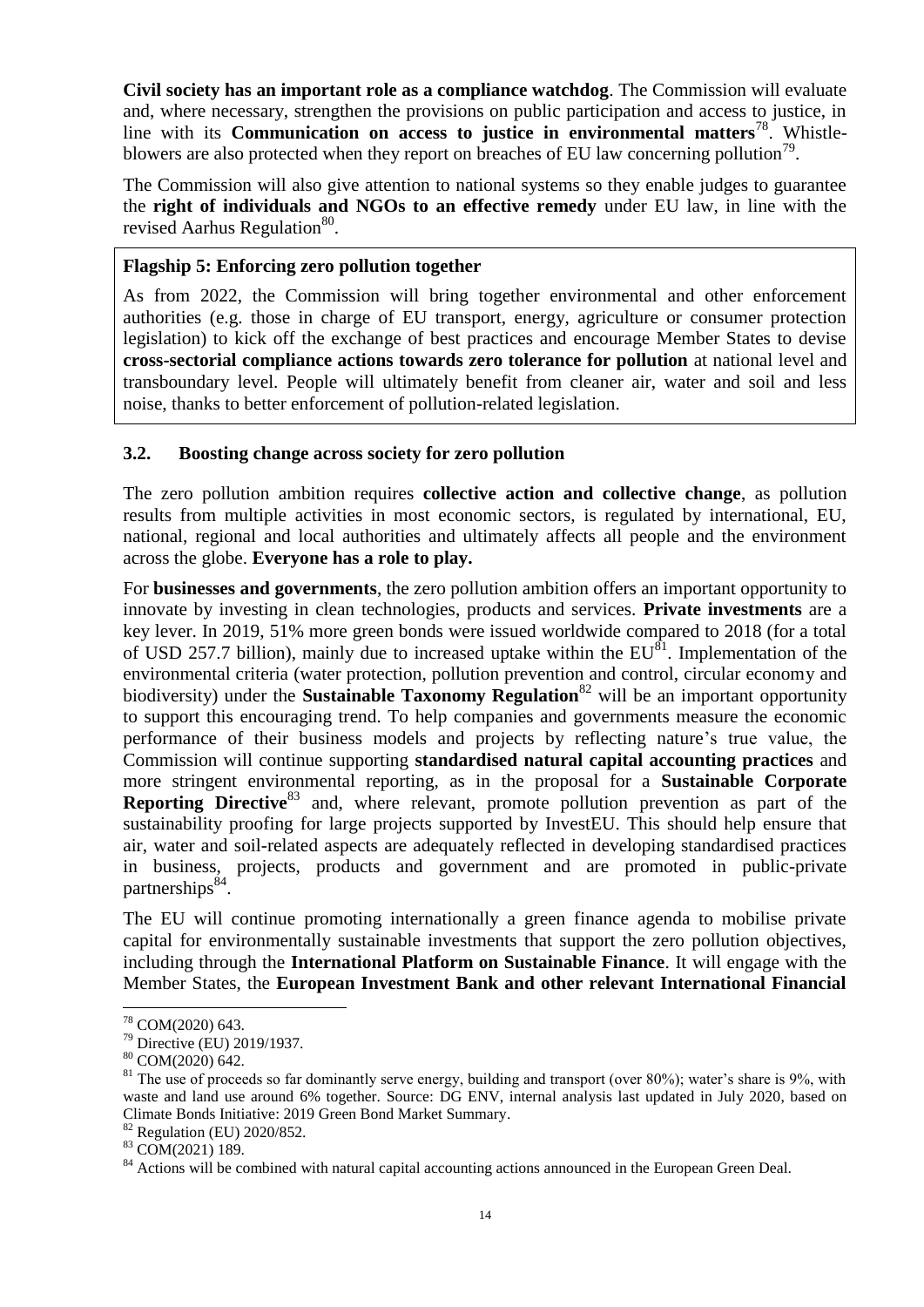**Institutions (IFIs)** to mobilise instruments such as the European Fund for Sustainable Development + to further develop and increase pollution prevention investments<sup>85</sup>. From 2022 onwards, the Commission will ensure that, when **rewarding entrepreneurs** (e.g. through the European Business Awards for the Environment), their zero pollution efforts are duly acknowledged and publicised. This will help such frontrunner companies consolidate their market position, while highlighting their pollution performance for their future customers.

**Public funding** will also be needed, together with private investment, given that achieving agreed environmental objectives will require investing across the EU an additional EUR 100- 150 billion every year until 2030, a significant share of which for pollution prevention and control investments<sup>86</sup>. The upcoming review of the economic governance framework will include a reference to green public investment in the context of the quality of public finance. The **2021-2027 multiannual financial framework and NextGenerationEU** will also offer financial support for pollution reduction and control through cohesion policy, the national plans under the Recovery and Resilience Facility and other relevant national strategies, such as the national strategic plans under the common agricultural policy, which can encourage the implementation of beneficial agricultural practices. The Commission will continue working with Member States to further develop and improve the **national advisory services for farmers** to build capacity for less polluting practices, notably to reduce ammonia and nitrates emissions. **National recovery and resilience plans** are a tool to address challenges and reap the benefits of the green and digital transitions, which can include pollution prevention and reduction, particularly those identified in country-specific recommendations. In line with the Recovery and Resilience Facility Regulation, the Commission will assess the plans against, among others, the targets of twin digital and green transition. Funding under Cohesion Policy will substantially contribute to achieving the zero pollution objective through investments in, inter alia, energy efficiency, renewable energy, waste water treatment, waste management, air quality measures, sustainable urban transport and green infrastructure. This will support action at national, regional and local level alike. The Commission also stands ready to support Member States through the **Technical Support Instrument** to provide technical support to pollution-related reforms in EU Member States, which can be funded by national means or EU funds. The Commission is also developing a Long Term Vision for Rural Areas, that has the ambition to contribute with concrete actions also to emission cuts.

Horizon Europe will support **targeted research and innovation relevant to the zero pollution ambition** as one of its priorities. Major strategic initiatives are the [missions](https://ec.europa.eu/info/horizon-europe_en#missions-in-horizon-europe)<sup>87</sup> and [partnerships](https://ec.europa.eu/info/horizon-europe/european-partnerships-horizon-europe_en)<sup>88</sup> such as the proposed missions for 'Healthy oceans, seas, coastal and inland waters'<sup>89</sup> and 'Soil Health and Food<sup>'90</sup> and the mission for 'Climate-neutral and smart cities' and the partnerships on risks from chemicals (PARC), transforming the European process industry ('Processes4Planet'), water security for the planet ('Water4All'), on 'Zero emission waterborne transport' (ZEWT) or 'towards zero-emission road transport' (2ZERO). Moreover, Horizon Europe will continue supporting research on pollutants and types of pollution of emerging concern such as **light pollution** and its impacts on biodiversity, or pollution with **nanoparticles**.

<sup>&</sup>lt;sup>85</sup> Building notably on the successful experiences under the Neighbourhood Investment Platform, the Western Balkans Investment Framework, the Mediterranean Hotspot Investment Programme, the Northern Dimension Environmental Partnership or the Clean Oceans' Initiative.

<sup>86</sup> [COM\(2020\)](https://myintracomm-collab.ec.europa.eu/dg/env/env_all/Dir%20F%20consultation%20docs/ENV.F1%20Investment%20needs/Environmental%20Investment%20Needs%20and%20Financing%20(July%202020).pdf?Web=1) 21, SWD(2020) 98.

<sup>87</sup> [https://ec.europa.eu/info/horizon-europe/missions-horizon-europe\\_en](https://ec.europa.eu/info/horizon-europe/missions-horizon-europe_en)

<sup>88</sup> [https://ec.europa.eu/info/horizon-europe/european-partnerships-horizon-europe\\_en](https://ec.europa.eu/info/horizon-europe/european-partnerships-horizon-europe_en)

<sup>&</sup>lt;sup>89</sup> E.g. this ocean mission will address plastic litter, microplastics, chemicals, nutrients, underwater noise.

 $90$  E.g. this mission will address soil pollution in rural and urban areas, restoration of contaminated sites, and promote the wide-spread uptake of practices for pesticide and nutrient reduction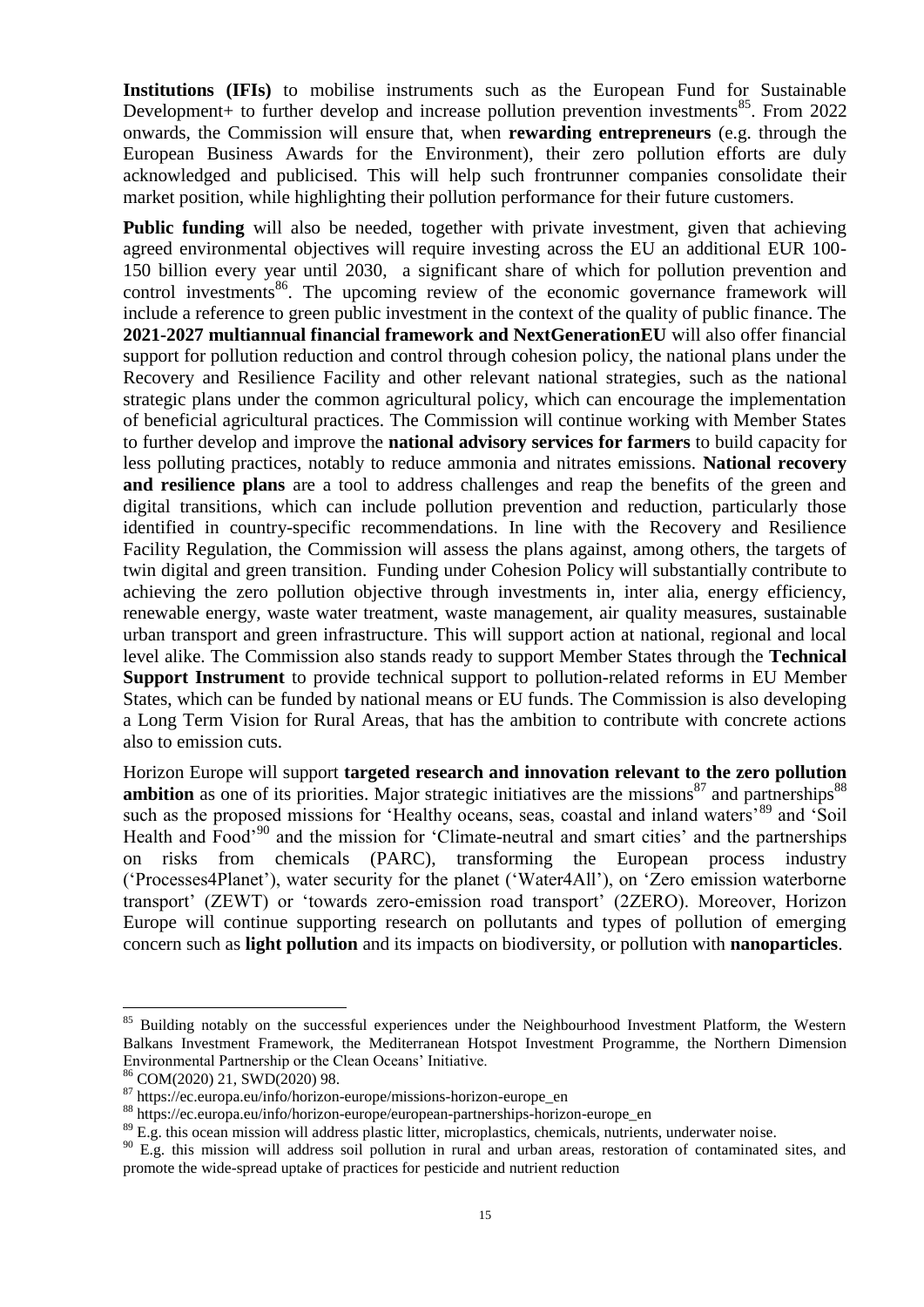Significant innovative potential is increasingly emerging from **digital solutions to reduce pollution** which often also benefit other Green Deal objectives<sup>91</sup>. They can accelerate the zero pollution transition but require timely decisions to make the best use of the opportunities while mitigating the risks. For example, developing targeted **digital tools to help farmers reduce their environmental footprint** thanks to easily visualised requirements under EU laws could significantly reduce the polluting impacts of some of their activities. More generally, to improve the availability of data from the public and private sector and help businesses, policymakers, researchers and citizens better understand and visualise pollution, **data of relevance for the zero pollution ambition**<sup>92</sup> will be shared openly as part of the Green Deal Dataspace<sup>93</sup>. The **Earth Observation Programme Copernicus** will be a major building block for the **EUs Destination Earth initiative**, providing large amounts of Earth Observation and monitoring data and information. The Commission has also announced a **'GreenData4All' initiative**<sup>94</sup> to modernise, actively disseminate and share public and privately held data in support of the Green Deal objectives, building on progress made under the INSPIRE Directive<sup>95</sup> and including the Directive on public access to environmental information<sup>96</sup>. Moreover, through smart cities and communities under the Digital Europe Programme, for example, the Commission will invest in the piloting and rollout of digital solutions for zero pollution as well as the development of **local digital twins** – virtual models of cities – which will help cities tackle complex environmental and planning challenges $97$ .

Complementing the efforts under the European Climate Pact<sup>98</sup>, the Commission will offer people new possibilities to learn about pollution and take action. Dedicated information material and apps will be developed, starting with the **Air Quality Index App<sup>99</sup> ,** making the available realtime, comparable EU-wide data easier to access, and the **consumer footprint calculator<sup>100</sup>** , which will allow people to assess their own consumption footprints. Dedicated 'zero pollution' communication activities with partner organisations will include educational kits, the promotion of dedicated zero pollution activities for the general public, students and vulnerable groups.

Clearly, the zero pollution transformation needs not only funding and technologies but also skilled people to make best use of both. And this holds true not just for digital skills. The Commission will implement the **Skills Agenda**<sup>101</sup>, amongst others by supporting the development of a **core green skills set for the labour market** to guide training across the economy with a view to creating a generation of climate, environment, and health conscious professionals and green economic operators. In addition, the Commission will ensure a wide uptake of tailored **EU training modules for healthcare and other social care sector workers** to improve their capacity to deal with environmental risks, while also ensuring a wide EU uptake of regularly updated best practices to make tangible progress in identifying and reducing exposure to environmental risks in vulnerable groups.

<sup>&</sup>lt;sup>91</sup> SWD(2021) 141; note that e.g. The Copernicus services already provide data and information on air quality, freshwaters, seas and soils.

<sup>92</sup> Building on already existing platforms and initiatives such as the European Marine Observation and Data Network (EMODnet), the Information Platform on Chemical Monitoring (IPCheM), as well as the Copernicus In Situ Dashboard and Maritime Surveillance Service

<sup>93</sup> COM(2020) 66

<sup>&</sup>lt;sup>94</sup>As set out in the European data strategy, see ['Have your say'](https://ec.europa.eu/info/law/better-regulation/have-your-say/initiatives/12427-Setting-up-an-Infrastructure-for-Spatial-Information-INSPIRE-Evaluation-of-the-Directive) portal.

<sup>95</sup> Directive 2007/2/EC.

<sup>96</sup> Directive 2003/4/EC.

<sup>97</sup> See SWD(2021) 141.

<sup>&</sup>lt;sup>98</sup> COM(2020) 788, e.g. 'online, interactive citizen dialogues will invite attendees to contribute as to what a zero emissions and zero pollution Europe means for their community and everyday lives'.

<sup>&</sup>lt;sup>99</sup> using 'up-to-date' air quality data officially reported, complemented where necessary by modelled air quality data from the Copernicus Atmosphere Monitoring Service (CAMS).

<sup>&</sup>lt;sup>100</sup>Tool scheduled to be available by Q2-2021 at<https://eplca.jrc.ec.europa.eu/ConsumerFootprint.html> <sup>101</sup> COM(2020) 274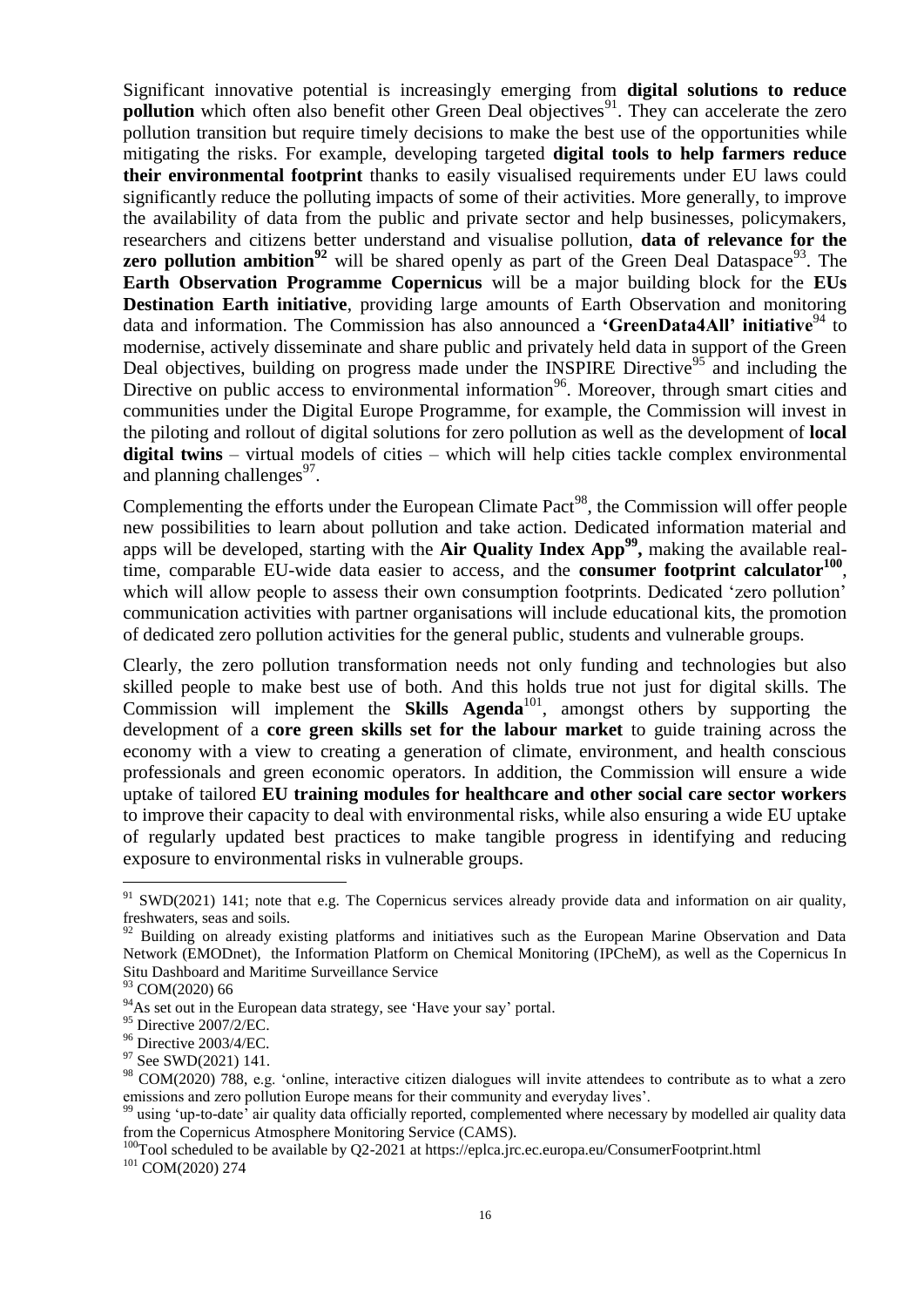To help ensure that the green transition and sustainability become part of the education curriculum, at the end of 2021 the Commission will propose a Council Recommendation on **education for environmental sustainability** and a **European Competence Framework for Climate Change and Sustainable Development**. Launched in December 2020, the **Education for Climate Coalition** will support innovative solutions with teachers and students, including on green skills development. The **Erasmus+ programme** will strengthen the green dimension in education and training as well as increase the number of mobility opportunities in green forward-looking fields of study, such as Urban Planning, Sustainability & Innovation or Science, Technology, Engineering and Maths (STEM).

**Cities and regions** are at the forefront of implementing pollution-relevant laws, policies and programmes. Many cities are taking increased action already, with frontrunners engaged in the **European Green Capital** and **Green Leaf** networks. Nevertheless, numerous cities still struggle to address pollution sufficiently. For instance, EU air quality standards are still breached in more than 100 cities in the EU. The Commission will continue to encourage, motivate and work with cities, under the recent **Green City Accord**, in particular, so that they commit to step up their local action on air, noise, water, nature and biodiversity, the circular economy and waste<sup>102</sup>. The proposed Horizon Europe **Cities Mission** will, through a demand-driven and cross-sectoral approach aligned with the zero pollution ambition, support 100 cities in their transition towards climate neutrality by 2030, to inspire other European cities to be climate neutral by 2050 and contribute substantially to reducing urban pollution.

#### **Flagship 6: Showcasing zero pollution solutions for buildings**

From 2022 onwards, the Commission will showcase from the renovation wave strategy and New European Bauhaus initiative **how building projects and the use of Local Digital Twins can also contribute to zero pollution objectives** by applying principles based on 'beautiful, sustainable, together'. These results will also contribute to the implementation of the Energy Efficiency Directive, with improved housing and less pollution from, in and around buildings, along with money saving.

### **Flagship 7: Living Labs for green digital solutions and smart zero pollution**

In 2021, the Commission will, together with partners, launch Living Labs<sup>103</sup> for green digital solutions and smart zero pollution to engage with regional and local authorities (for example through the Living-in.eu community) and other stakeholders to help **develop local actions for green and digital transformation<sup>104</sup>** which contribute to the European Digital Green  $\text{Coalition}^{105}$  and the European Climate Pact. By 2023, the Living Lab members will develop recommendations on using for a climate and environment-friendly use of digital solutions to accelerate zero pollution efforts, with a particular focus on citizen engagement.

 $\overline{a}$ 

<sup>105</sup>https://ec.europa.eu/digital-single-market/en/news/companies-take-action-support-green-and-digitaltransformation-eu

<sup>102</sup> https://ec.europa.eu/environment/topics/urban-environment/green-city-accord\_en

<sup>&</sup>lt;sup>103</sup> Building on experiences at EU (e.g. [European Network of Living Labs\)](https://enoll.org/) or Member State level (e.g. German [Digital Policy Agenda for the Environment\)](https://www.bmu.de/fileadmin/Daten_BMU/Pools/Broschueren/broschure_digital_agenda_eng_bf.pdf); Living Labs aim to integrate research and innovation processes in real life communities and settings. They operate as intermediaries among citizens, research organisations, companies, cities and regions for joint value co-creation, rapid prototyping or validation to scale up innovation and businesses. <sup>104</sup> See Environment Council Conclusions 2020: ['Digitalisation for the benefit of the Environment'](https://data.consilium.europa.eu/doc/document/ST-13957-2020-INIT/en/pdf).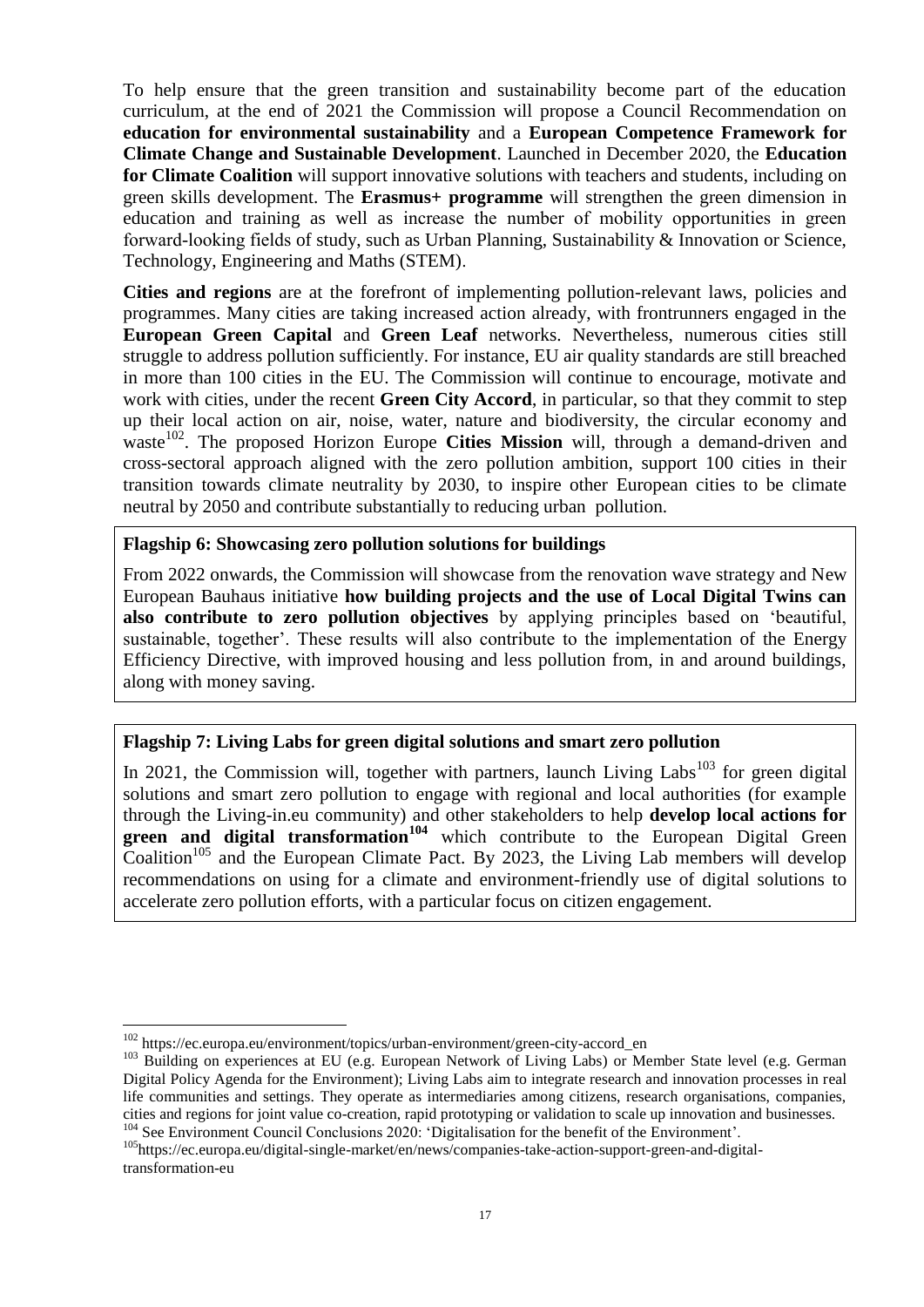# **3.3. Promoting worldwide change for zero pollution**

Pollution does not stop at borders. The EU will thus promote the zero pollution ambition for a toxic-free environment in its external action, including its Green Deal diplomacy and investments, providing expertise and financial resources to scale up international partnerships and action in and with third countries.

In line with the most recent policy and regional strategies<sup>106</sup>, the EU will closely cooperate with **enlargement partners and our closest neighbours** in the South and the East, as well as the UK and EFTA partners, on pollution challenges not least for the ratification and effective implementation of relevant multilateral agreements on pollution. Cooperation with non-EU Nordic countries, the US, Canada and Russia will also be important, including continued collaboration in relevant international fora, to better protect the Arctic region's fragile environment from pollution-related damage. In particular, the EU will advance **international cooperation on black carbon**<sup>107</sup> **policies** to reduce the climate change impacts and improve air quality.

The EU will also engage with **major international partners**, particularly among the G20 and its vast network of bilateral trade agreements, to advance a global zero pollution agenda, with an emphasis on health and pollution prevention, and work towards creating market opportunities for green technologies, goods, services and investments. It will also promote the zero pollution ambition through development and investment policiesevaluate pollution-related impacts in trade policy initiatives and free trade agreements, and strengthen implementation and enforcement of Trade and Sustainable Development chapters.

At the **multilateral level**, the EU will:

- continue supporting international action for zero pollution and implementation of the polluter pays principle<sup>108</sup>, in line with the SDGs and following up on resolutions by the United Nations Environment Assembly<sup>109</sup>, notably the implementation plan "Towards a pollutionfree planet"<sup>110</sup> and Mission Innovation<sup>111</sup>;
- continue leading on the work for an ambitious post-2020 international framework for the sound management of chemicals and waste;
- enhance actions under the Basel, Rotterdam, Stockholm and Minamata Conventions on waste electric and electronic equipment, hazardous chemicals, persistent organic pollutants and mercury;
- promote a global agreement on plastics $112$ .

The EU will also aim to ensure that pollution is effectively tackled as part of an ambitious **post-2020 global framework on biodiversity** at the 15<sup>th</sup> Conference of the Parties to the Convention on Biological Diversity.

The Commission will encourage partner countries to improve their policy and regulatory frameworks and put in place the **right incentives to reduce pollution,** notably through the use of green budgeting and environmental taxes<sup>113</sup>. Furthermore, the upcoming initiative on

 $\overline{a}$ <sup>106</sup> See COM(2020) 641, SWD(2020) 223, JOIN(2020) 7, JOIN(2021) 2.

<sup>&</sup>lt;sup>107</sup> Black carbon—commonly known as soot—is a tiny particle formed by the incomplete burning of fossil fuels, blended and synthetic fuels, and biomass.

<sup>108</sup> COM(2020) 313.

<sup>&</sup>lt;sup>109</sup> Resolutions on e.g. air, water and soil pollution; chemicals and waste; marine litter; single use plastics

<sup>110</sup> <https://www.unenvironment.org/ietc/resources/publication/towards-pollution-free-planet>

<sup>&</sup>lt;sup>111</sup> http://mission-innovation.net/

<sup>&</sup>lt;sup>112</sup> cf COM(2020) 98.

<sup>&</sup>lt;sup>113</sup> In many developing countries, increasing the amount of revenues raised through taxation of pollution can reduce state dependence on aid and debt financing, and help mobilising domestic resources for public services. As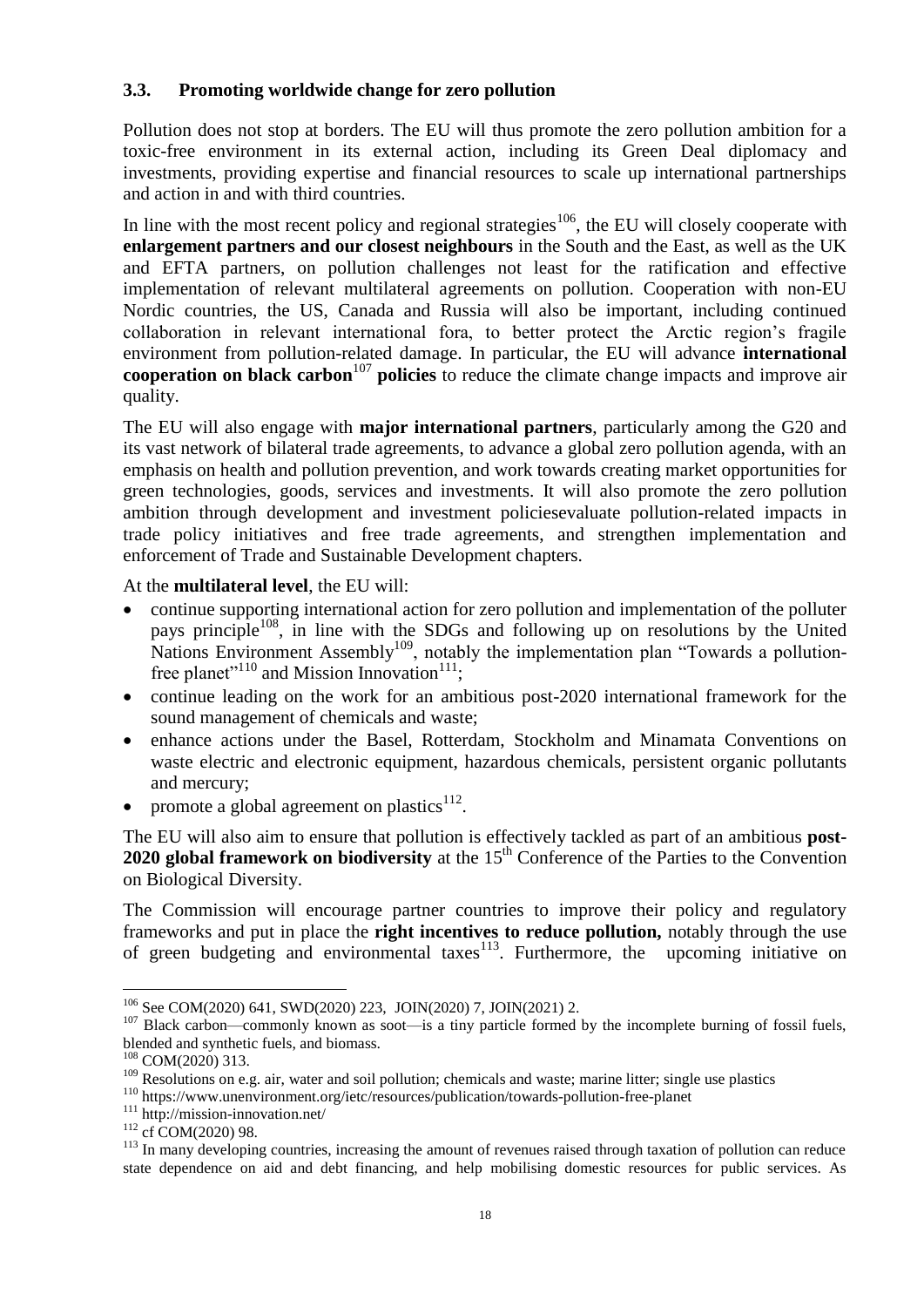sustainable corporate governance will introduce **due diligence duties** across economic value chains, including as regards environmental impacts related to business operations. .

The Commission will step up the integration of the zero pollution ambition in EU external action programmes supporting the transition to low emissions and circular economies, sustainable urban development, clean energy and clean cooking solutions, water and sanitation, climate and environment action, health, sustainable mobility and agriculture. The Commission will also enhance its cooperation with international partners to ensure the safety of products exported to EU's online and offline markets for consumers.

The Commission will explore ways to include **a stronger health and pollution agenda internationally,** including by paying closer attention to environmental determinants of noncommunicable diseases in EU-funded health programmes. Furthermore, the Commission will work with the Tripartite Plus organisations (WHO, FAO, OIE, UNEP) to reach a renewed global and effective One Health consensus on environmental pollution.

The Commission will support **global action on the export of end-of-life vehicles (ELVs)** and used vehicles and encourage the adoption of stronger rules on the imports of the most polluting used vehicles, notably in Africa. In line with the EU's international commitments, it will also propose new rules on exports of ELVs, notably to better distinguish used cars from ELVs and explore linking used vehicle exports to compliance with EU requirements, e.g. on, roadworthiness and emissions.

Waste electrical and electronic equipment (WEEE) and waste batteries are among the fastest growing waste streams, notably in developing countries. The Commission will support initiatives, notably through the Basel Convention, to better monitor international trade for these waste streams and improve their management. In particular, the increased use of cars, solar power and ICT technology has vastly expanded the use of **lead acid batteries** in developing countries. Their often informal recycling exposes people, to harmful lead pollution with a major impact on children and their development. The Commission will explore a **global initiative** with international partners to end informal recycling of used lead acid batteries.

### **Flagship 8: Minimising the EU's external pollution footprint**

As of 2021, the Commission will promote global zero pollution in all relevant international fora and work with the EU Member States and stakeholders to significantly reduce the EU's external pollution footprint, notably by proposing, in line with EU international commitments, to **restrict the export of certain products which are no longer allowed in the EU market, and wastes**  that have harmful environmental impacts in third countries. This will ultimately reduce EU global pollution footprint and benefit third-country citizens' health and environment.

### **3.4. Tracking progress, anticipating trends and mainstreaming zero pollution**

To integrate the monitoring of different types of pollution and assess their health, environmental, economic and social impacts, the Commission, in partnership with relevant EU agencies<sup>114</sup>, will develop an integrated **Zero Pollution Monitoring and Outlook Framework**<sup>115</sup> as part of the wider 8<sup>th</sup> Environment Action Programme (EAP) monitoring. Results of relevant innovative

environmental taxes are harder to evade than, for instance, corporate or personal income taxes, they can also strengthen state accountability, improve tax morale and enhance fiscal governance, see

<https://www.oecd.org/environment/tools-evaluation/environmentaltaxation.htm>

 $114$ <sup>114</sup> In particular, the European Environment Agency (EEA), the European Chemicals Agency (ECHA), the European Food Safety Agency (EFSA) and the European Maritime Safety Agency (EMSA). <sup>115</sup> SWD(2021) 140.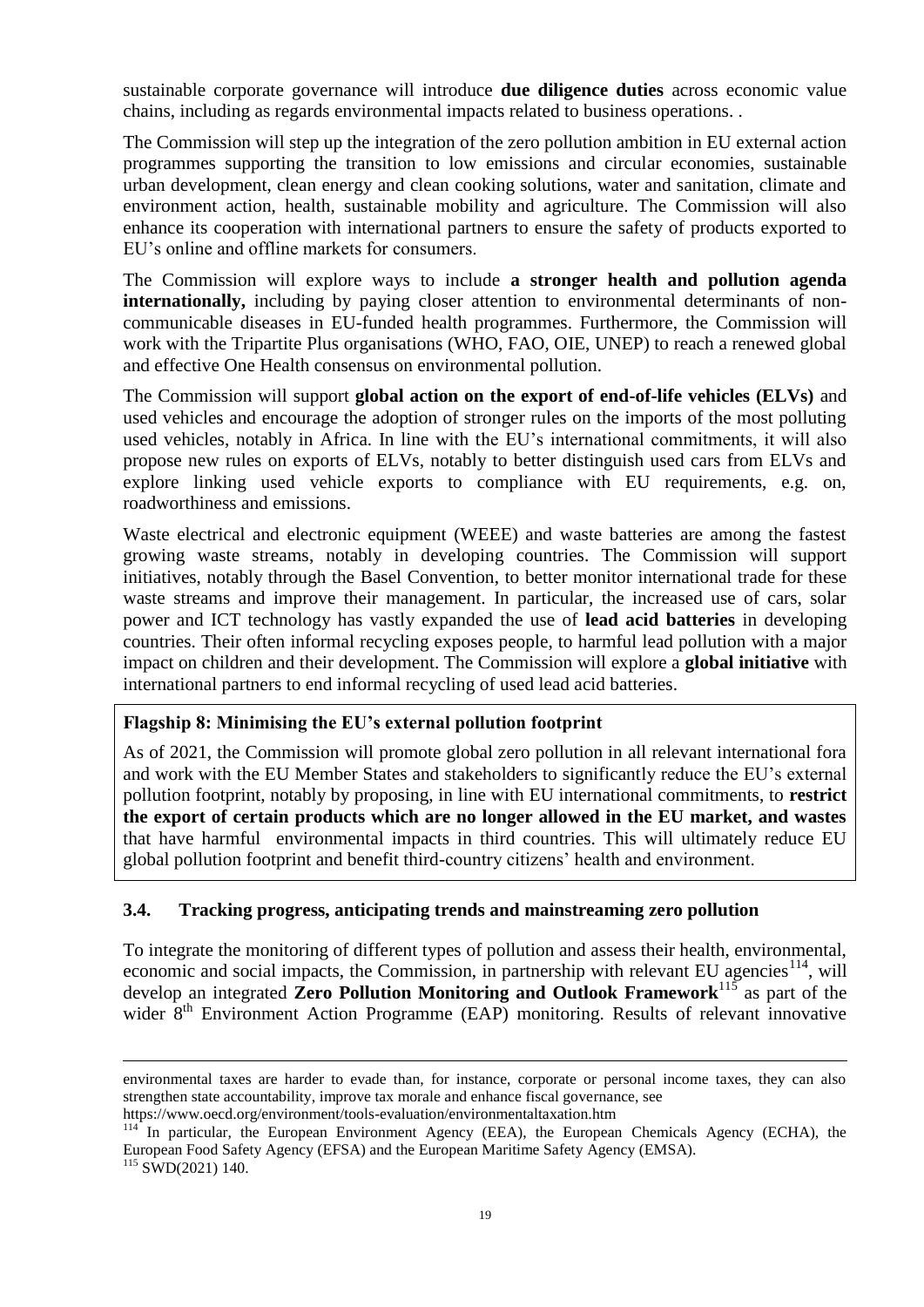research, such as on human biomonitoring<sup>116</sup>, exposome<sup>117</sup>, soil health<sup>118</sup> or pollinators<sup>119</sup> will need to be better taken on board to provide long-term data collection and contribute to the outlook efforts. To complement the Zero Pollution Monitoring and Outlook with a focus on health impacts, the EEA will develop a **'European Environment and Health Atlas'** which can also subsequently feed into the 'European Climate and Health Observatory'<sup>120</sup>.

# **The Zero Pollution Monitoring and Outlook Framework**

**Integrated monitoring of pollution** will substantially support better governance on zero pollution by offering new insights into overall pollution levels and impacts and by monitoring whether policy implementation is on track to achieve agreed objectives at EU and national level, also as part of the regular Environment Implementation Reviews and of the  $8<sup>th</sup>$  EAP monitoring. The **Zero Pollution Outlook** will analyse synergies and trade-offs between different EU policies, help translate 'early warnings' into recommendations on pollutants of increasing concern based on the latest research findings (e.g. on ultrafine particles or light pollution). The first Zero Pollution Monitoring and Outlook Report is planned for 2022.

Building on the monitoring and outlook, the Commission, in cooperation with the Committee of the Regions, will set up a **new Zero Pollution Stakeholder Platform** to bring together stakeholders and experts of different policy areas (e.g. health, agriculture, research and innovation, transport, digitalisation and the environment) to effectively mainstream the zero pollution agenda, help create co-ownership, promote collaboration and foster integrated solutions and actions that maximise synergies with decarbonisation and post-COVID 19 recovery efforts.

It will develop and share good practices on cross-cutting topics such as financing for zero pollution innovation and jobs, boosting sustainable production and consumption as well as creating thematic hubs such as a Green Digital Solutions Hub, a Clean Air Tech Hub and a Soil Pollution Hub. The Zero Pollution Stakeholder Platform will also establish synergies with other relevant initiatives, such as the European Climate Pact. This regular and interactive dialogue and collaboration with Member States, businesses, non-governmental organisations, academia and other stakeholders will also help prepare the second Zero Pollution Monitoring and Outlook Report by 2024.

# **Flagship 9: Consolidating the EU's Knowledge Centres for Zero Pollution**

From 2021 onwards, the Commission will consolidate the roles of the European Environment Agency  $(EEA)^{121}$  and the Commission's Joint Research Centre  $(IRC)^{122}$  as the EU's **Knowledge Centres of Excellence** for Zero Pollution Monitoring and Outlook, and bring together relevant players in the Zero Pollution Stakeholder Platform to exchange also on best available data **and inform the public, in particular through the upcoming Air Quality Index App.**

<sup>116</sup> <https://www.hbm4eu.eu/>

<sup>117</sup> <https://www.humanexposome.eu/>

<sup>&</sup>lt;sup>118</sup>[Land use and land cover survey.](https://ec.europa.eu/eurostat/statistics-explained/index.php/LUCAS_-_Land_use_and_land_cover_survey)

<sup>&</sup>lt;sup>119</sup> EU Pollinator Information Hive as part of the EU Pollinators Initiative, COM(2018) 395.

<sup>120</sup> https://climate-adapt.eea.europa.eu/observatory

 $121$  In close collaboration with the European Chemicals Agency (ECHA), the European Maritime Safety Agency (EMSA), the European Food Safety Agency (EFSA) and other relevant agencies.

<sup>&</sup>lt;sup>122</sup> In close collaboration with other Commission departments, in particular Eurostat.